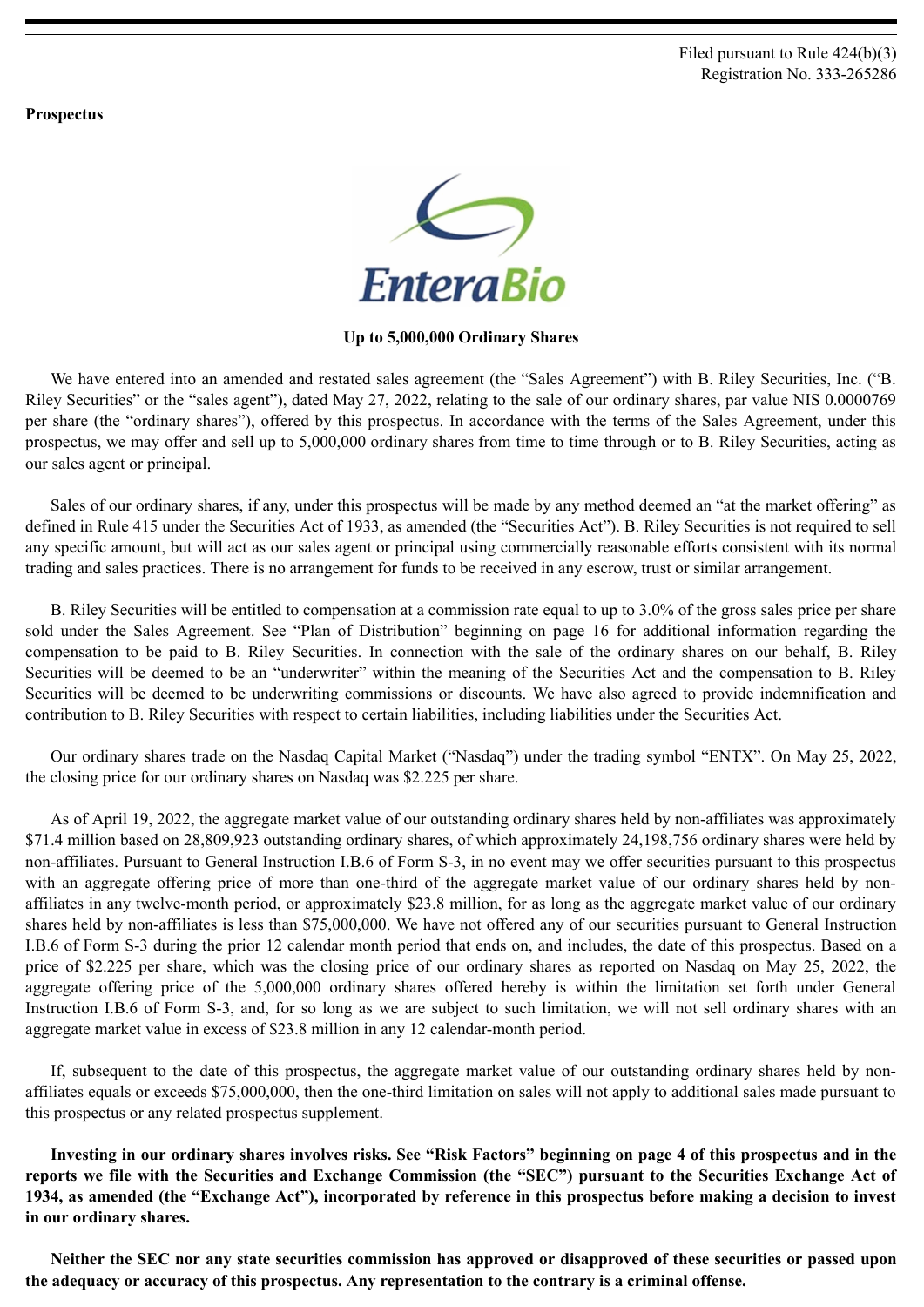# **B. Riley Securities**

June 9, 2022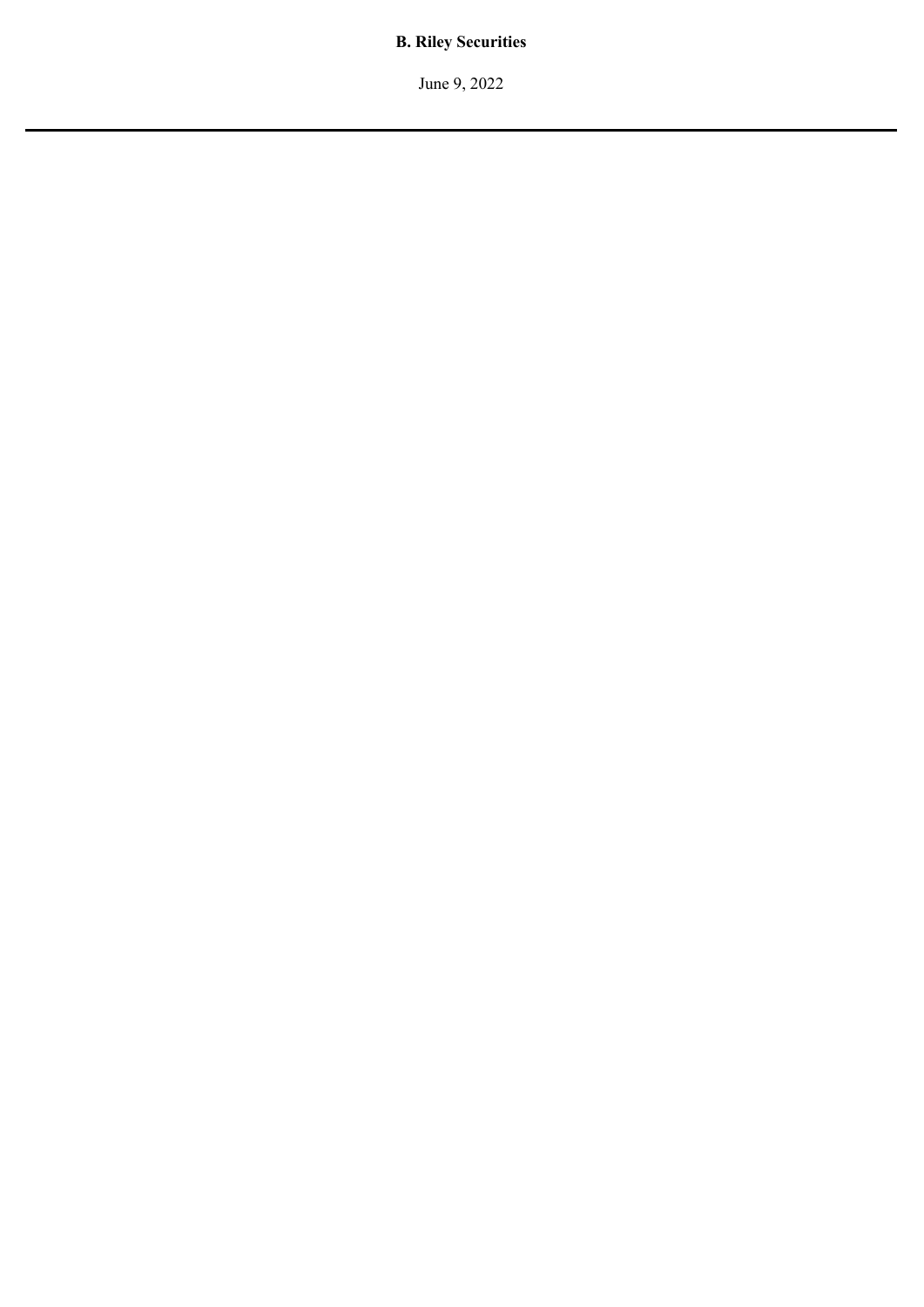# **TABLE OF CONTENTS**

|                                                             | <u>rage</u> |
|-------------------------------------------------------------|-------------|
| <b>About This Prospectus</b>                                | $S-1$       |
| <b>Prospectus Summary</b>                                   | $S-2$       |
| The Offering                                                | $S-3$       |
| <b>Risk Factors</b>                                         | $S-4$       |
| <b>Cautionary Note Regarding Forward-Looking Statements</b> | $S-8$       |
| <b>Use of Proceeds</b>                                      | $S-10$      |
| <b>Dividend Policy</b>                                      | $S-11$      |
| <b>Dilution</b>                                             | $S-12$      |
| <b>Description of Ordinary Shares</b>                       | $S-13$      |
| <b>Plan of Distribution</b>                                 | $S-16$      |
| <b>Legal Matters</b>                                        | $S-22$      |
| <b>Experts</b>                                              | $S-22$      |
| <b>Where You Can Find More Information</b>                  | $S-22$      |
| <b>Incorporation of Certain Documents By Reference</b>      | $S-22$      |
|                                                             |             |

 $D_{\alpha\alpha\alpha}$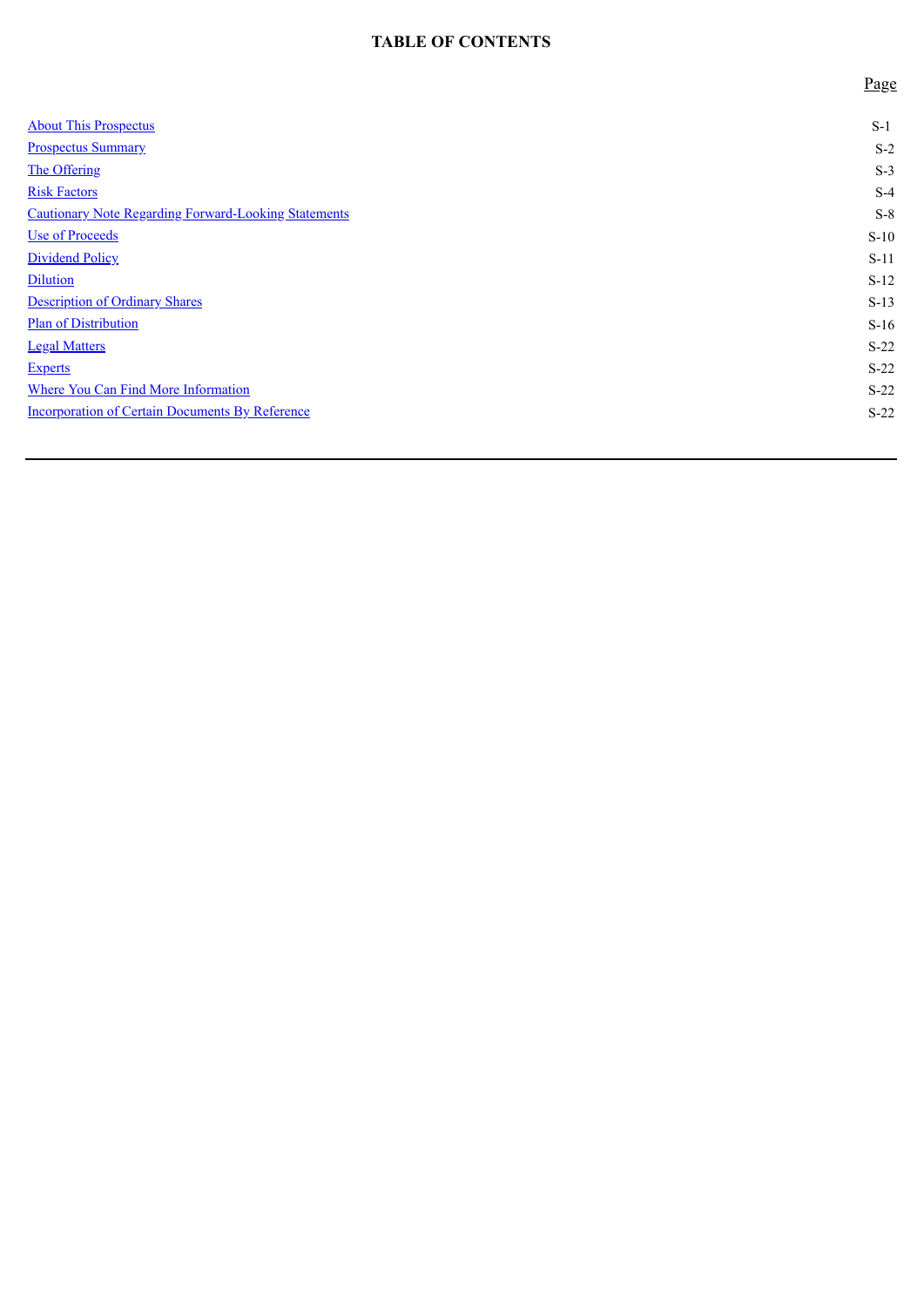#### **ABOUT THIS PROSPECTUS**

<span id="page-3-0"></span>This prospectus is part of a registration statement that we filed with the SEC, using a "shelf" registration process. Under this shelf registration process, we may from time to time sell ordinary shares, debt securities, warrants, rights or units comprising any combination of these securities, in one or more offerings up to a total dollar amount of \$100.0 million. Under this prospectus, we may from time to time offer and sell up to 5,000,000 ordinary shares at prices and on terms to be determined by market conditions at the time of the offering. The 5,000,000 ordinary shares that may be sold under this prospectus are included in the \$100.0 million of securities that may be sold under the registration statement. However, pursuant to General Instruction I.B.6 of Form S-3, in no event may we offer securities pursuant to this prospectus with an aggregate offering price of more than one-third of the aggregate market value of our ordinary shares held by non-affiliates, or \$23.8 million, in any twelve-month period, for as long as the aggregate market value of our ordinary shares held by non-affiliates is less than \$75,000,000. Based on a price of \$2.225 per share, which was the closing price of our ordinary shares as reported on Nasdaq on May 25, 2022, the aggregate offering price of the 5,000,000 ordinary shares offered hereby is within the limitation set forth under General Instruction I.B.6 of Form S-3, and, for so long as we are subject to such limitation, we will not sell ordinary shares with an aggregate market value in excess of \$23.8 million in any 12 calendar-month period.

As permitted by the rules and regulations of the SEC, the registration statement, of which this prospectus forms a part, includes additional information not contained in this prospectus. You may read the registration statement and the other reports we file with the SEC at the SEC's web site or at the SEC's offices described below under the headings "Where You Can Find Additional Information" and "Incorporation of Certain Documents By Reference."

 We have not authorized anyone to provide any information other than that contained in or incorporated by reference in this prospectus and any related free writing prospectus filed by us with the SEC. We have not, and B. Riley Securities has not, authorized anyone to provide you with different information. We take no responsibility for, and provide no assurance as to the reliability of any other information that others may give you. This prospectus does not constitute an offer to sell or the solicitation of an offer to buy any securities other than the securities described in this prospectus or an offer to sell or the solicitation of an offer to buy such securities in any circumstances in which such offer or solicitation is unlawful. You should assume that the information appearing in this prospectus, the documents incorporated by reference and any related free writing prospectus are accurate only as of their respective dates. Our business, financial condition, results of operations and prospects may have changed materially since those dates.

You should also read and consider the information in the documents to which we have referred you in the sections entitled "Where You Can Find More Information" and "Incorporation of Certain Documents by Reference" in this prospectus.

In this prospectus, the terms "Entera," "we," "us," "our," "the Company" and "our company" refer to Entera Bio Ltd and its consolidated subsidiaries, unless the context otherwise requires.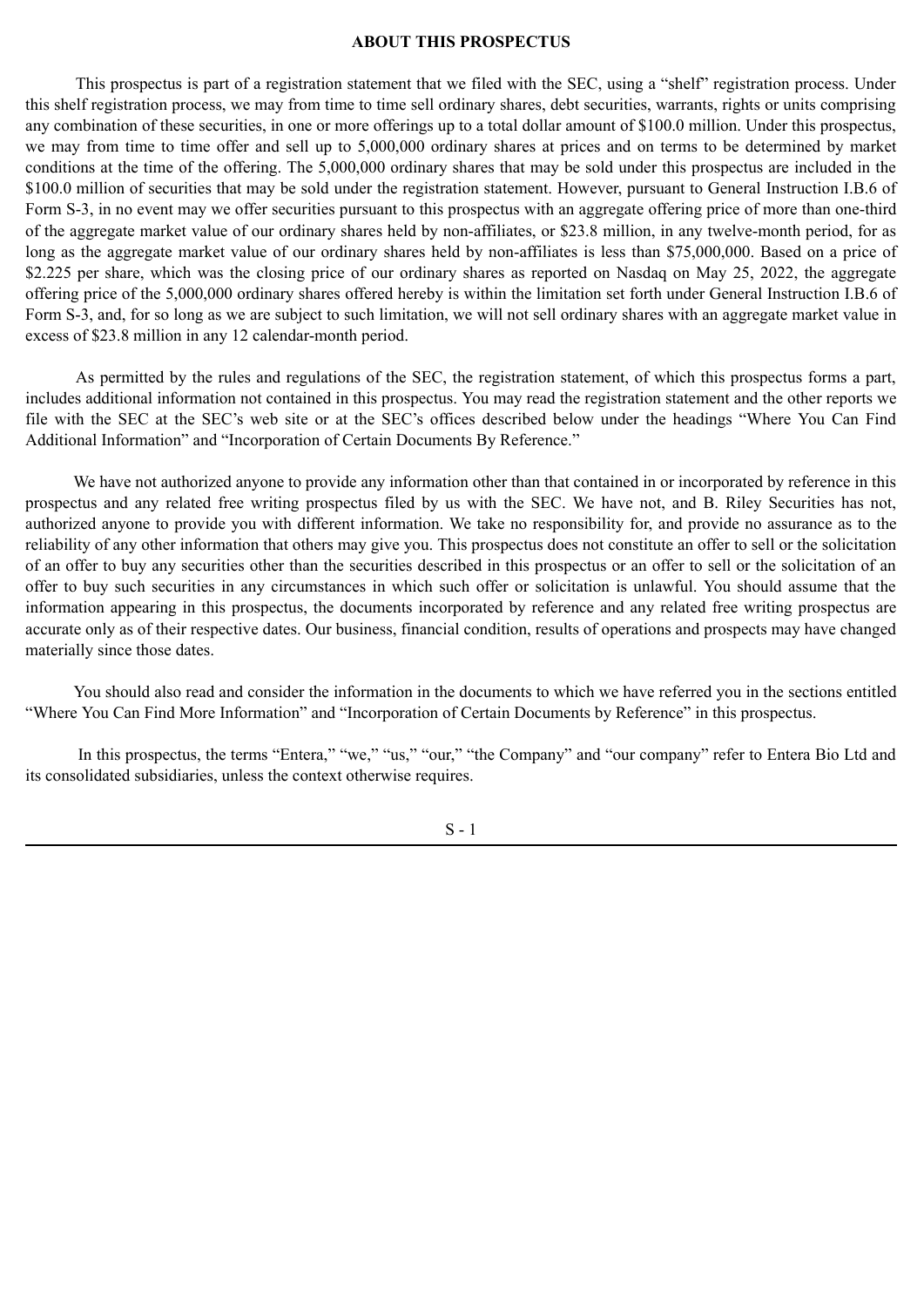## **PROSPECTUS SUMMARY**

<span id="page-4-0"></span>*This summary highlights selected information contained elsewhere in this prospectus and in the documents we incorporate by reference. This summary does not contain all of the information you should consider before making an investment decision. You should read this entire prospectus carefully, especially the risks of investing in our ordinary shares discussed under "Risk Factors" beginning on page 4 of this prospectus and under the section "Item 1A. Risk Factors" in our Annual Report on Form 10-K for the year ended December 31, 2021 filed with the SEC on March 8, 2022, and any amendment or update thereto reflected in subsequent filings with the SEC and incorporated by reference in this prospectus, along with our consolidated financial statements and notes to those consolidated financial statements and the other information incorporated by reference in this prospectus.*

# **Entera Bio Ltd.**

#### **Our Business**

We are a clinical-stage biopharmaceutical company focused on the development and commercialization of orally delivered macromolecule therapeutics for use in areas with significant unmet medical need where adoption of injectable therapies is limited due to cost, convenience and compliance challenges for patients. Our current strategy for our lead product candidates is to use our technology to develop an oral formulation of human parathyroid hormone (1-34), or PTH, which has been approved in the United States in injectable form for over a decade. Our lead oral PTH product candidates are EB613 for the treatment of osteoporosis and EB612 for the treatment of hypoparathyroidism.

#### **Corporate Information**

Our principal and registered office is located at Kiryat Hadassah Minrav Building - Fifth Floor, Jerusalem, Israel, and our telephone number is +972-2-532-7151. Our corporate website is located at www.enterabio.com. The information on our website shall not be deemed part of this prospectus.

## **Implications of Being an "Emerging Growth Company"**

We qualify as an "emerging growth company" as defined in the Jumpstart our Business Startups Act of 2012 (the "JOBS Act"). An emerging growth company may take advantage of specified reduced reporting and other burdens that are otherwise applicable generally to public companies. These provisions include an exemption from the auditor attestation requirement in the assessment of our internal control over financial reporting pursuant to the Sarbanes-Oxley Act of 2002.

We may take advantage of these provisions for a period of five years following the completion of our initial public offering (which occurred in July 2018) or such earlier time that we are no longer an emerging growth company. We would cease to be an emerging growth company if we have more than \$1.07 billion in annual revenue, have more than \$700 million in market value of our ordinary shares held by non-affiliates or issue more than \$1.0 billion of non-convertible debt over a three-year period. We may choose to take advantage of some but not all of these reduced burdens.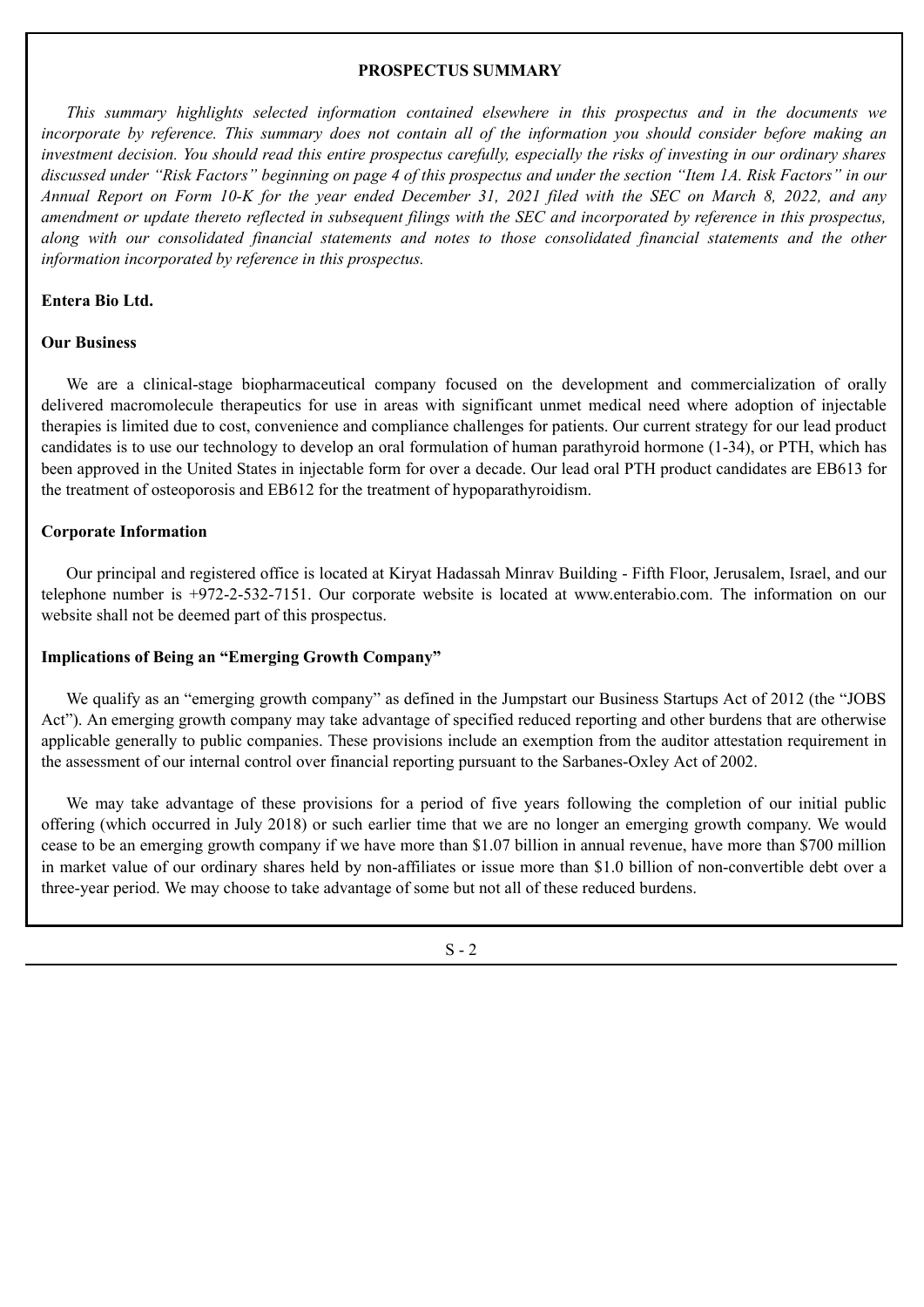# **THE OFFERING**

<span id="page-5-0"></span>

| <b>Ordinary Shares Offered by Us</b>                     | Up to $5,000,000$ ordinary shares.                                                                                                                                                                                                                                                                                                                                                                                                                                                                                                                                                        |
|----------------------------------------------------------|-------------------------------------------------------------------------------------------------------------------------------------------------------------------------------------------------------------------------------------------------------------------------------------------------------------------------------------------------------------------------------------------------------------------------------------------------------------------------------------------------------------------------------------------------------------------------------------------|
| Ordinary Shares to be Outstanding after this Offering    | Up to $33,809,923$ ordinary shares assuming sales of $5,000,000$ ordinary<br>shares, at a price of \$2.225 per share, which was the closing price of our<br>ordinary shares as reported on Nasdaq on May 25, 2022. The actual number<br>of shares issued will vary depending on the sales price under this offering.                                                                                                                                                                                                                                                                      |
| <b>Plan of Distribution</b>                              | Sales of ordinary shares, if any, will be made from time to time in sales<br>deemed to be an "at the market offering" as defined in Rule 415<br>promulgated under the Securities Act. B. Riley Securities will act as agent or<br>principal and will use reasonable best efforts to sell on our behalf all of the<br>ordinary shares requested to be sold by us, consistent with its normal trading<br>and sales practices. See "Plan of Distribution."                                                                                                                                   |
| <b>Use of Proceeds</b>                                   | We intend to use the net proceeds from this offering, if any, primarily for<br>general corporate purposes, which may include, but are not limited to,<br>research and development costs, including the conduct of one or more<br>clinical trials and process development and manufacturing of our product<br>candidates, potential strategic acquisitions of complementary businesses,<br>services or technologies, expansion of our technology infrastructure and<br>capabilities, working capital, capital expenditures and other general<br>corporate purposes. See "Use of Proceeds." |
| <b>Risk Factors</b>                                      | You should read the "Risk Factors" section of this prospectus and in our<br>Annual Report on Form 10-K for the year ended December 31, 2021, and in<br>any updates to those risk factors in our Quarterly Reports on Form 10-Q or<br>subsequent Annual Reports on Form 10-K and Quarterly Reports on Form<br>10-Q incorporated by reference herein, for a discussion of factors to consider<br>carefully before deciding to purchase our ordinary shares.                                                                                                                                 |
| <b>Nasdaq Capital Market Symbol</b>                      | Our ordinary shares are listed for trading on Nasdaq under the symbol<br>"ENTX."                                                                                                                                                                                                                                                                                                                                                                                                                                                                                                          |
| <b>Passive Foreign Investment Company Considerations</b> | We may be a passive foreign investment company for the current or any<br>other taxable year, which generally would result in adverse U.S. federal<br>income tax consequences to our U.S. investors. See "Risk Factors"<br>beginning on page 4 for further information.                                                                                                                                                                                                                                                                                                                    |

The number of shares to be outstanding after this offering above is based on our actual ordinary shares outstanding as of May 25, 2022 and excludes:

- 6,118,485 of our ordinary shares issuable upon the exercise of options outstanding as of May 25, 2022, at a weighted average exercise price of \$3.22 per ordinary share;
- 941,130 of our ordinary shares issuable upon the exercise of warrants outstanding as of May 25, 2022, at a weighted average exercise price of \$6.15 per ordinary share; and
- 135 of our ordinary shares reserved for future issuance under our 2018 Equity Incentive Plan as of May 25, 2022.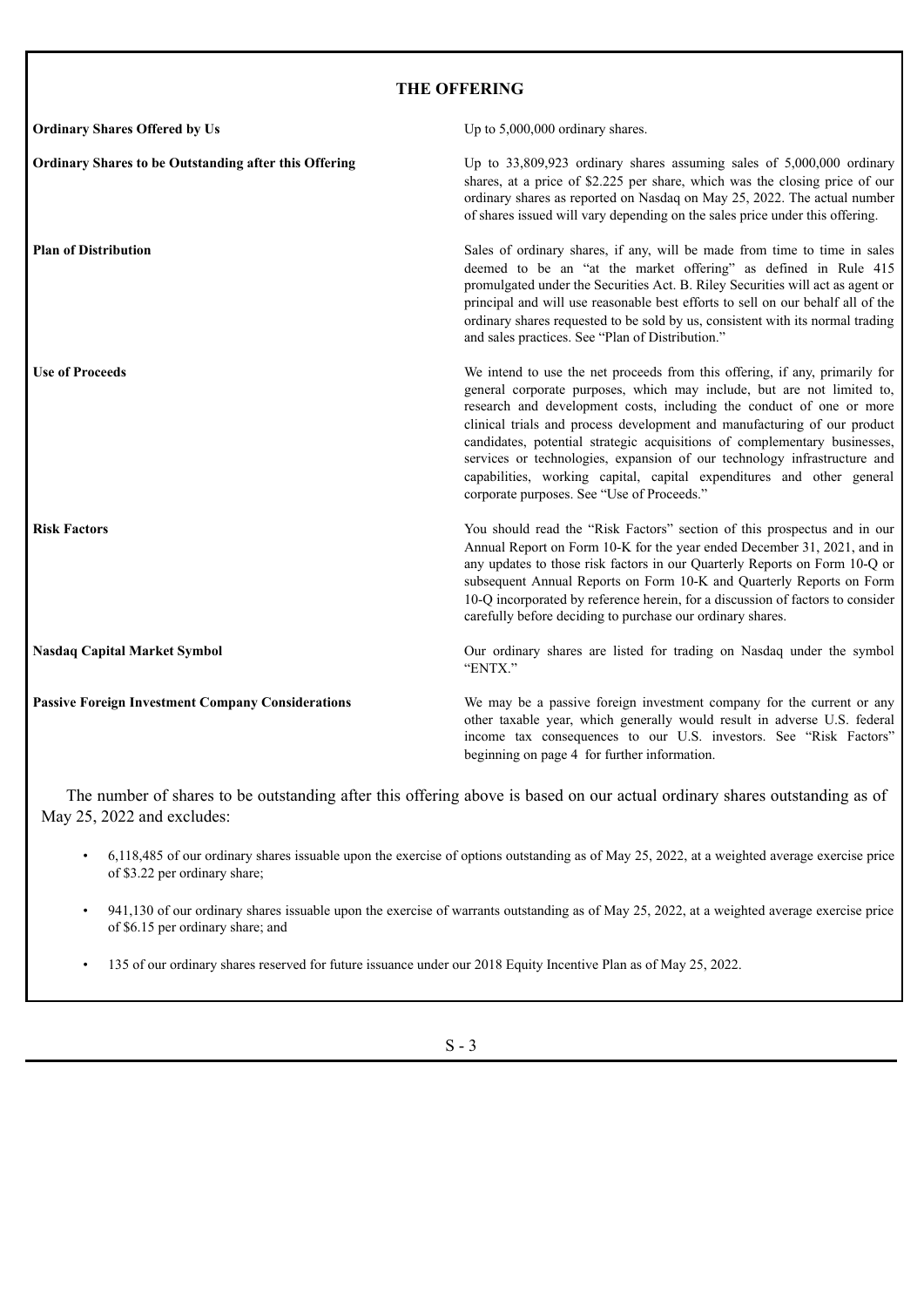#### **RISK FACTORS**

<span id="page-6-0"></span>*You should carefully consider the risks and uncertainties described under "Item 1A. Risk Factors" in our Annual Report on Form 10-K for the year ended December 31, 2021 filed with the SEC on March 8, 2022 and in any updates to those risk factors in our Quarterly Reports on Form 10-Q or subsequent Annual Reports on Form 10-Ks and Quarterly Reports on Form 10-Q incorporated by reference herein, as well as the other information in this prospectus before making an investment in our ordinary shares. Our business, financial condition or results of operations could be materially and adversely affected if any of these risks occurs, and as a result, the market price of our ordinary shares could decline and you could lose all or part of your investment. This prospectus also contains forward-looking statements that involve risks and uncertainties. See "Cautionary Note Regarding Forward-Looking Statements." Our actual results could differ materially and adversely from those anticipated in these forwardlooking statements as a result of certain factors.*

#### **Risks related to this offering and ownership of our ordinary shares**

# *The price of our ordinary shares and tradeable warrants may be volatile, and holders of our ordinary shares could lose all or part of their investment.*

The price of securities for publicly traded emerging biopharmaceutical and drug discovery and development companies has been highly volatile and is likely to remain highly volatile in the future. The market price of our ordinary shares and tradeable warrants on Nasdaq may fluctuate as a result of a number of factors, some of which are beyond our control, including, but not limited to:

- clinical trial results and the timing of the release of such results;
- the amount of our cash resources and our ability to obtain additional funding;
- actual or anticipated fluctuations in our and our competitors' results of operations and financial condition;
- announcements of research activities, business developments, technological innovations or new products, or acquisitions or expansion plans by us or our competitors;
- success or failure of our research and development projects or those of our competitors;
- our entering into or terminating strategic relationships;
- changes in laws or government regulation;
- regulatory developments and the decisions of regulatory authorities as to the approval or rejection of new or modified products;
- departure of our key personnel;
- disputes related to proprietary rights, including patents, litigation matters and our ability to obtain intellectual property protection for our technologies;
- our sale, or the sale by our significant shareholders, of ordinary shares, warrants or other securities in the future;
- public concern regarding the safety, efficacy or other aspects of the products or methodologies we are developing;
- market conditions in our industry and changes in estimates of the future size and growth rate of our markets;
- market acceptance of our products;
- the mix of products that we sell and related services that we provide;
- the success or failure of our licensees to develop, obtain approval for and commercialize our licensed products, for which we are entitled to contingent payments and royalties;
- publication of the results of preclinical or clinical trials for EB613, EB612 or any other product candidates we may develop;
- failure by us to achieve a publicly announced milestone;
- delays between our expenditures to develop and market new or enhanced products and the generation of sales from those products;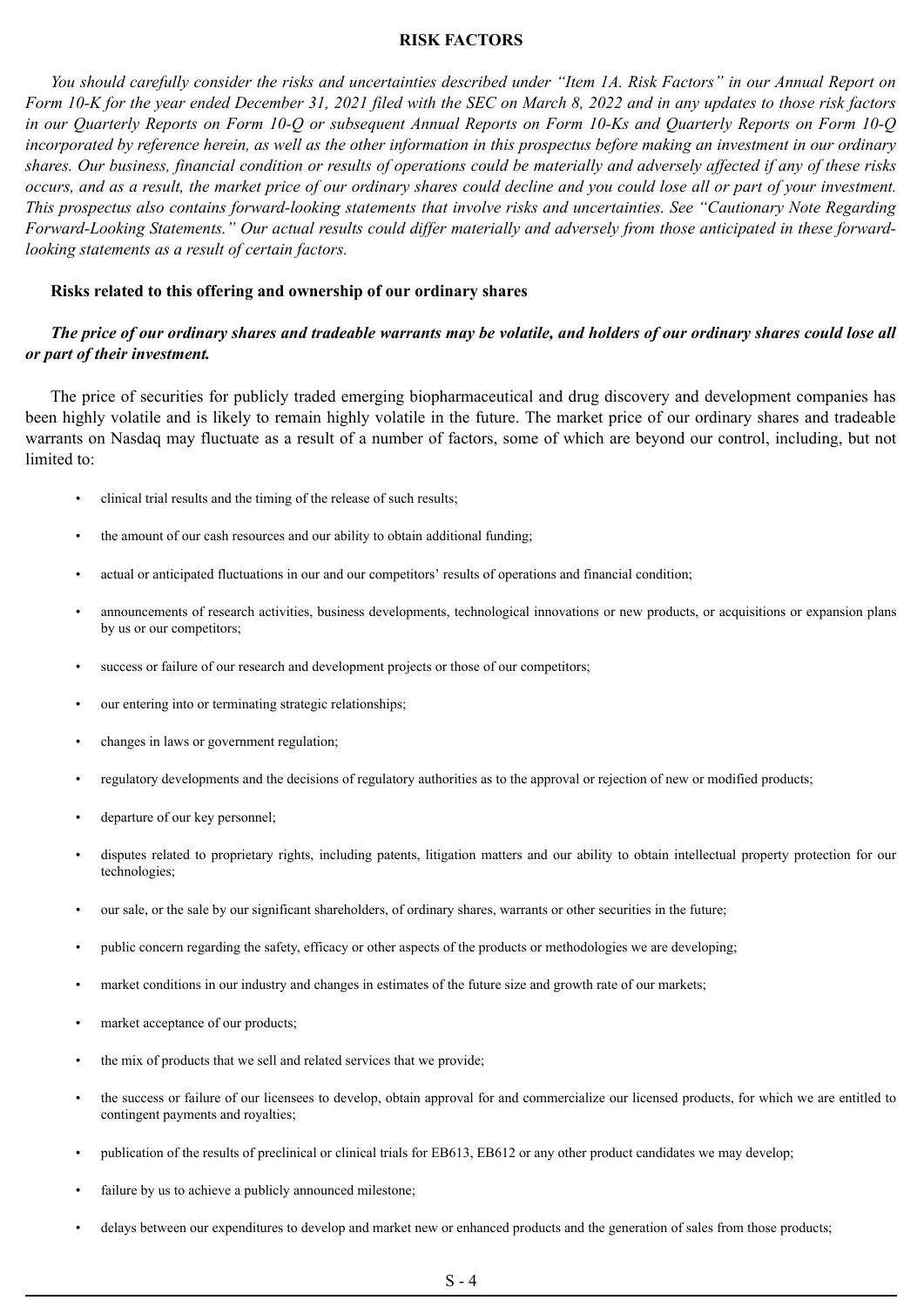- changes in the amounts that we spend to develop, acquire or license new products, technologies or businesses;
- changes in our expenditures to promote our products;
- variance in our financial performance from the expectations of market analysts;
- the limited trading volume of our ordinary shares and tradeable warrants;
- impacts or disruptions resulting from the COVID-19 pandemic; and
- general economic and market conditions, including factors unrelated to our industry or operating performance.

In addition, the stock market in general has recently experienced extreme price and volume fluctuations that have often been unrelated or disproportionate to the operating performance of individual companies. Broad market and industry factors may materially affect the market price of companies' stock, including ours, regardless of actual operating performance.

#### *Our ordinary shares may become the target of a* **"***short squeeze.***"**

In 2021, the securities of several companies increasingly experienced significant and extreme volatility in share price due to short sellers of ordinary shares and buy-and-hold decisions of longer investors, resulting in what is sometimes described as a "short squeeze." Short squeezes have caused extreme volatility in those companies and in the market and have led to the price per share of those companies to trade at a significantly inflated rate that is disconnected from the underlying value of the company. Sharp rises in a company's share price may force traders in a short position to buy the shares to avoid even greater losses. Many investors who have purchased shares in those companies at an inflated rate face the risk of losing a significant portion of their original investment as the price per share has declined steadily as interest in those shares have abated. We may be a target of a short squeeze, and investors may lose a significant portion or all of their investment if they purchase our shares at a rate that is significantly disconnected from our underlying value.

# *Future sales of our ordinary shares, other securities convertible into our ordinary shares or preferred shares could cause the market value of our ordinary shares to decline and could result in dilution of your shares.*

We may issue up to 5,000,000 of our ordinary shares as part of the offering contemplated by this prospectus. In addition, our board of directors is authorized, without your approval, to cause us to issue additional shares of our ordinary shares or to raise capital through the issuance of debt securities convertible into ordinary shares, options, warrants and other rights, on terms and for consideration as our board of directors in its sole discretion may determine. Sales of substantial amounts of our ordinary shares could cause the market price of our ordinary shares to decrease significantly. We cannot predict the effect, if any, of future sales of our ordinary shares, or the availability of our ordinary shares for future sales, on the value of our ordinary shares. Sales of substantial amounts of our ordinary shares by our directors or officers or another large shareholder, or the perception that such sales could occur, may adversely affect the market price of our ordinary shares.

# *There is a risk that we may be a passive foreign investment company, for U.S. federal income tax purposes for any taxable year, which generally would result in certain adverse U.S. federal income tax consequences to our U.S. investors.*

There is a risk that we may be treated as a passive foreign investment company, or PFIC, for any taxable year. The application of the PFIC rules to a company like us is subject to uncertainties, and for the reasons described below, we cannot express a view as to whether we will be a PFIC for the current or any future taxable year. In general, a non-U.S. corporation is a PFIC for any taxable year in which (i) 75% or more of its gross income consists of passive income, or the income test, or (ii) 50% or more of the average value of its assets consists of assets (generally determined on a quarterly basis) that produce, or are held for the production of, passive income, or the assets test. Generally, passive income includes interest, dividends, rents, royalties and certain gains, and cash is generally treated as a passive asset that produces passive income for PFIC purposes. The assets shown on our balance sheet consist, and are expected to continue to consist, primarily of cash and cash equivalents for the foreseeable future. Therefore, whether we will satisfy the assets test for the current or any future taxable year will depend largely on the quarterly value of our goodwill and on how quickly we utilize our cash in our business. Because (i) the value of our goodwill may be determined by reference to the market price of our ordinary shares, which has been, and may continue to be volatile given the nature and early stage of our business, (ii) we hold, and expect to continue to hold, a significant amount of cash, and (iii) a company's annual PFIC status can be determined only after the end of each taxable year, we cannot express a view as to whether we will be a PFIC for the current or any future taxable year. In addition, it is not clear how to apply the income test to a company like us, which is still developing its key intangible assets and whose overall losses from research activities significantly exceed the amount of its income (including passive income). If our losses from research and development activities are disregarded for purposes of the income test, we may be a PFIC for any taxable year if 75% or more of our gross income (as determined for U.S. federal income tax purposes) for the relevant year is from interest and financial investments. Because the revenue shown on our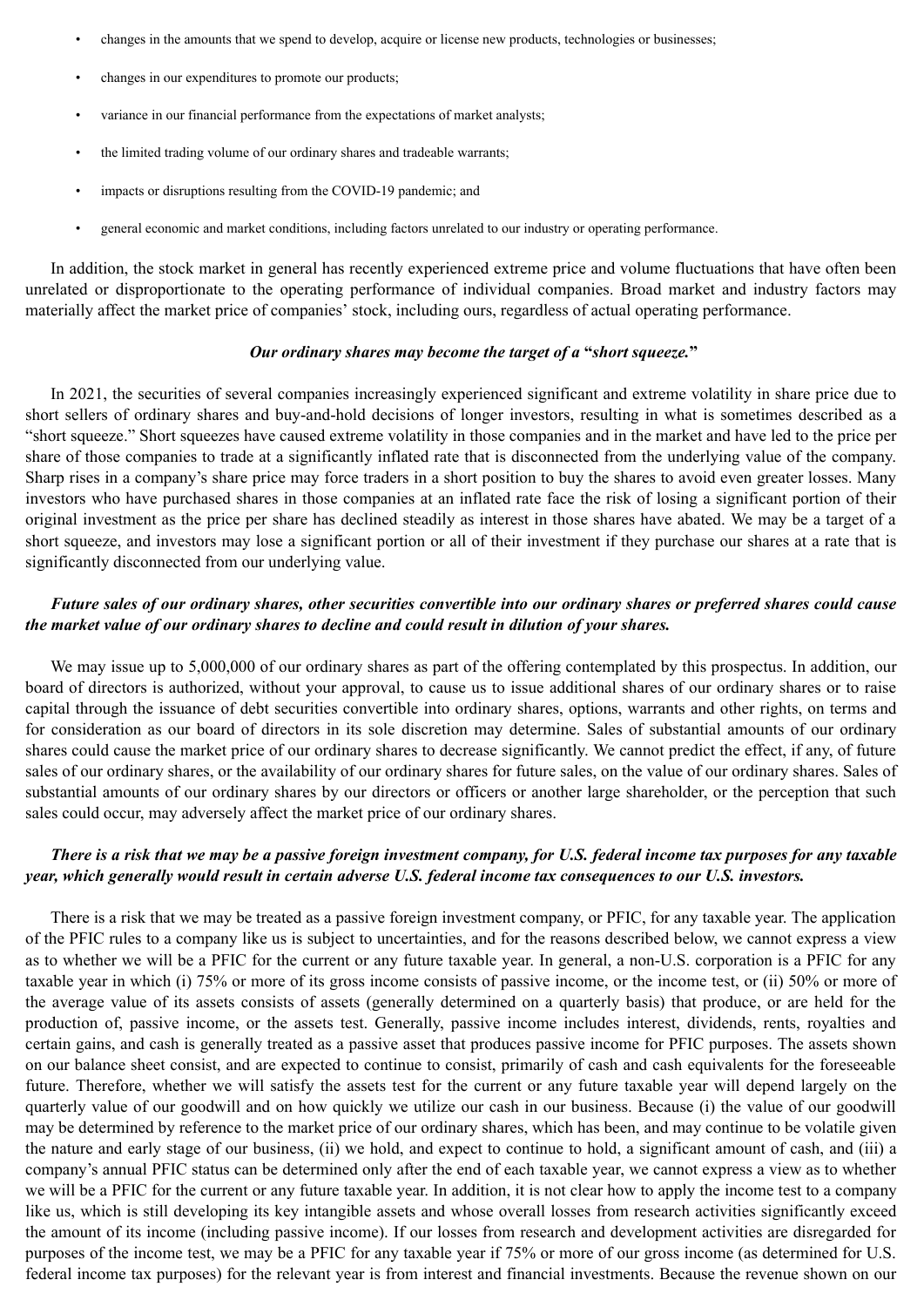financial statements is not calculated based on U.S. tax principles, and because for any taxable year we may not have sufficient (or any) non-passive revenue, there is a risk that we may be or become a PFIC under the income test for any taxable year. If we were a PFIC for any taxable year during which a U.S. investor owned our ordinary shares, such U.S. shareholder generally will be subject to certain adverse U.S. federal income tax consequences, including increased tax liability on gains from dispositions of the ordinary shares and certain distributions and a requirement to file annual reports with the Internal Revenue Service. U.S. investors should consult with their tax advisers regarding the application of the PFIC rules as they may relate to an investment in our company and should read the discussion below under "Material U.S. Federal Income Tax Considerations for U.S. Holders— Passive Foreign Investment Company Rules."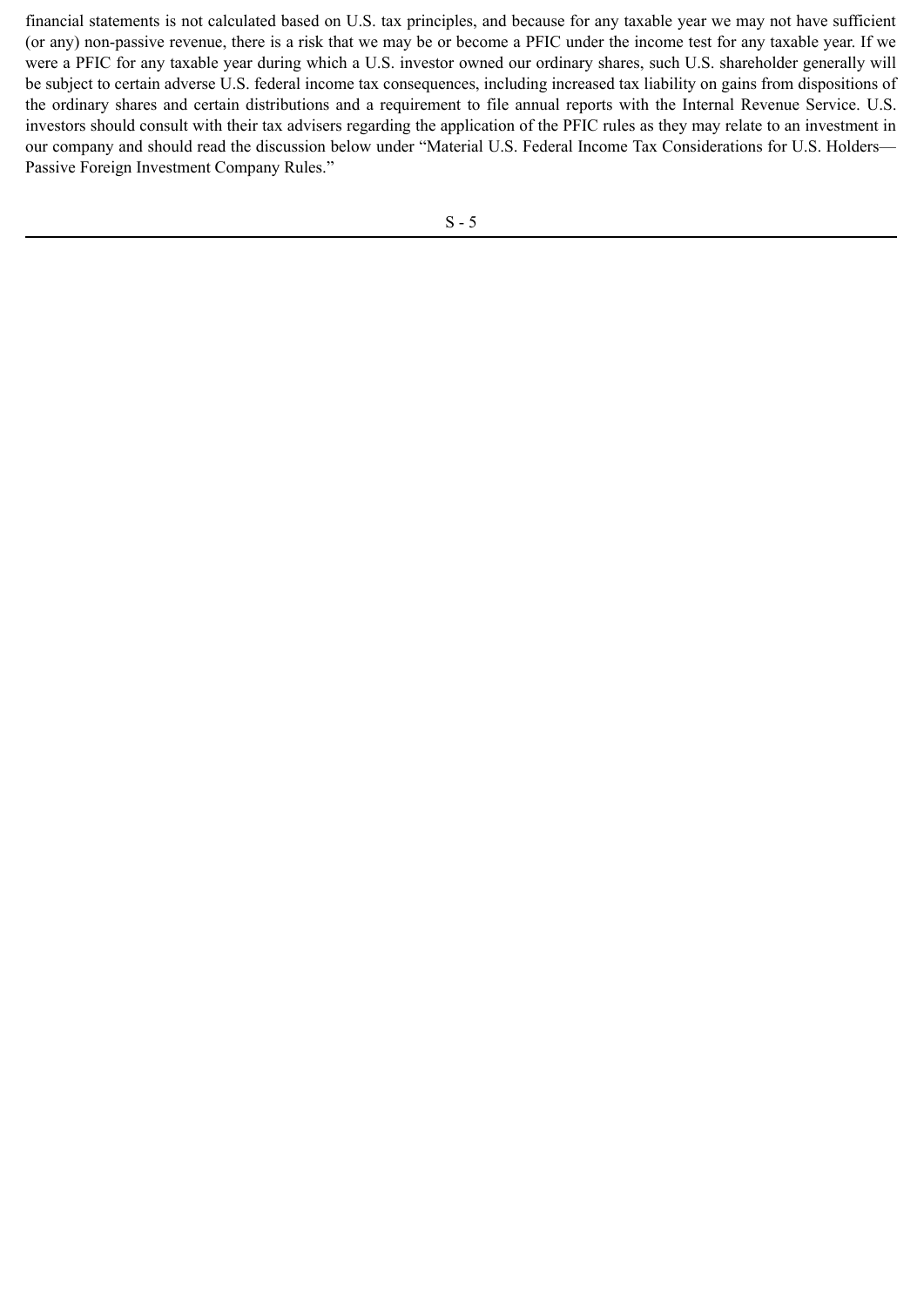# *We have broad discretion to use the proceeds from this offering, and our investment of those proceeds may not yield a favorable return.*

Our management has broad discretion to use the proceeds from this offering in ways with which you may not agree. The failure of our management to apply these funds effectively could result in unfavorable returns. This could harm our business and could cause the market value of our ordinary shares to decline. See "Use of Proceeds."

#### *You may experience immediate and substantial dilution.*

The offering price per share in this offering may exceed the net tangible book value per share of our ordinary shares prior to this offering. Assuming that an aggregate of 5,000,000 shares of our ordinary shares are sold pursuant to the Sales Agreement at a price of \$2.225 per share, the closing price of our ordinary shares on Nasdaq on May 25, 2022, for aggregate gross proceeds of approximately \$11.1 million, after deducting commissions and estimated aggregate offering expenses payable by us, you will experience immediate dilution of \$1.325 per share, representing the difference between our as adjusted net tangible book value per share as of March 31, 2022 after giving effect to this offering and the assumed offering price. The exercise of outstanding stock options and warrants may result in further dilution of your investment. See the section entitled "Dilution" below for a more detailed illustration of the dilution you would incur if you participate in this offering.

#### *You may experience future dilution as a result of future equity offerings.*

In order to raise additional capital, we may in the future offer additional shares of our ordinary shares, including pursuant to our at-the-market sales program. We cannot predict the effect, if any, of future sales of our ordinary shares, or the availability of our ordinary shares for future sales, on the value of our ordinary shares, and investors purchasing shares or other securities in the future could have rights superior to existing shareholders, including investors who purchase shares of ordinary shares pursuant to our at-the-market sales program.

# *It is not possible to predict the actual number of shares we will sell under the Sales Agreement, or the gross proceeds resulting from those sales.*

Subject to certain limitations in the Sales Agreement and compliance with applicable law, we have the discretion to deliver a placement notice to the sales agent at any time throughout the term of the Sales Agreement. The number of shares that are sold through the sales agent after delivering a placement notice will fluctuate based on a number of factors, including the market price of the ordinary shares during the sales period, the limits we set with the sales agent in any applicable placement notice, and the demand for our ordinary shares during the sales period. Because the price per share of each share sold will fluctuate during the sales period, it is not currently possible to predict the number of shares that will be sold or the gross proceeds to be raised in connection with those sales, if any.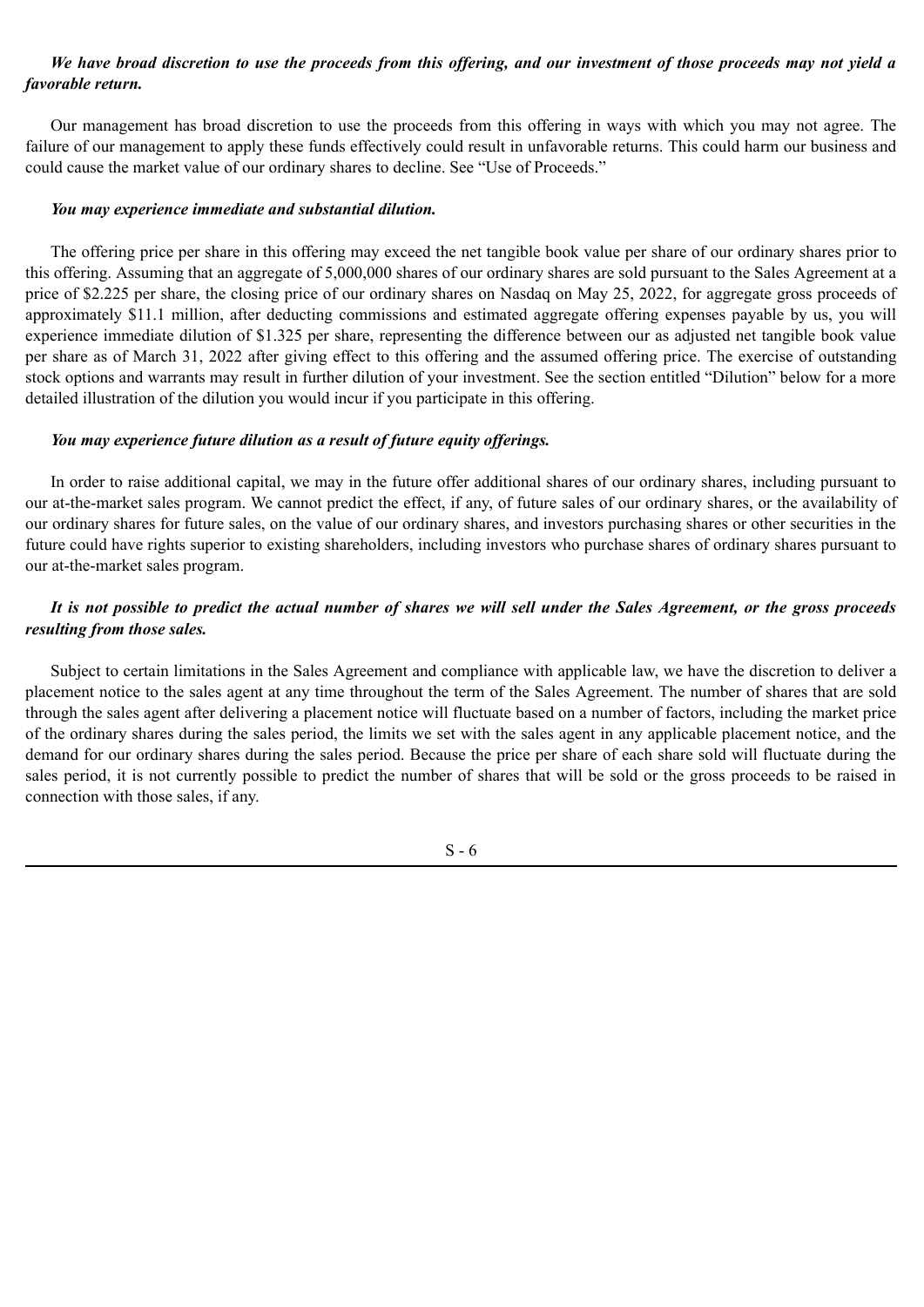# *The ordinary shares offered hereby will be sold in* **"***at the market offerings,***"** *and investors who buy shares at different times will likely pay different prices.*

Investors who purchase shares in this offering at different times will likely pay different prices, and so they may experience different levels of dilution and different outcomes in their investment results. We will have discretion, subject to market demand, to vary the timing, prices, and numbers of shares sold in this offering. In addition, there is no minimum or maximum sales price for shares to be sold in this offering. Investors may experience a decline in the value of the shares they purchase in this offering as a result of sales made at prices lower than the prices they paid.

# *If securities or industry analysts fail to continue publishing research about our business, if they change their recommendations adversely or if our results of operations do not meet their expectations, our share price and trading volume could decline.*

The trading market for our ordinary shares will be influenced by the research and reports that industry or securities analysts publish about us or our business. If one or more of these analysts cease coverage of our company or fail to publish reports on us regularly, we could lose visibility in the financial markets, which in turn could cause our share price or trading volume to decline. In addition, it is likely that in some future period our operating results will be below the expectations of securities analysts or investors. If one or more of the analysts who cover us downgrade our shares, or if our results of operations do not meet their expectations, our share price could decline.

# *Because we do not intend to declare cash dividends on our ordinary shares in the foreseeable future, shareholders must rely on appreciation of the value of our ordinary shares for any return on their investment and may not receive any funds without selling their ordinary shares.*

We have never declared or paid cash dividends on our ordinary shares and do not anticipate declaring or paying any cash dividends in the foreseeable future. As a result, we expect that only appreciation of the price of our ordinary shares, if any, will provide a return to investors in this offering for the foreseeable future. In addition, because we do not pay cash dividends, if our shareholders want to receive funds in respect of our ordinary shares, they must sell their ordinary shares to do so.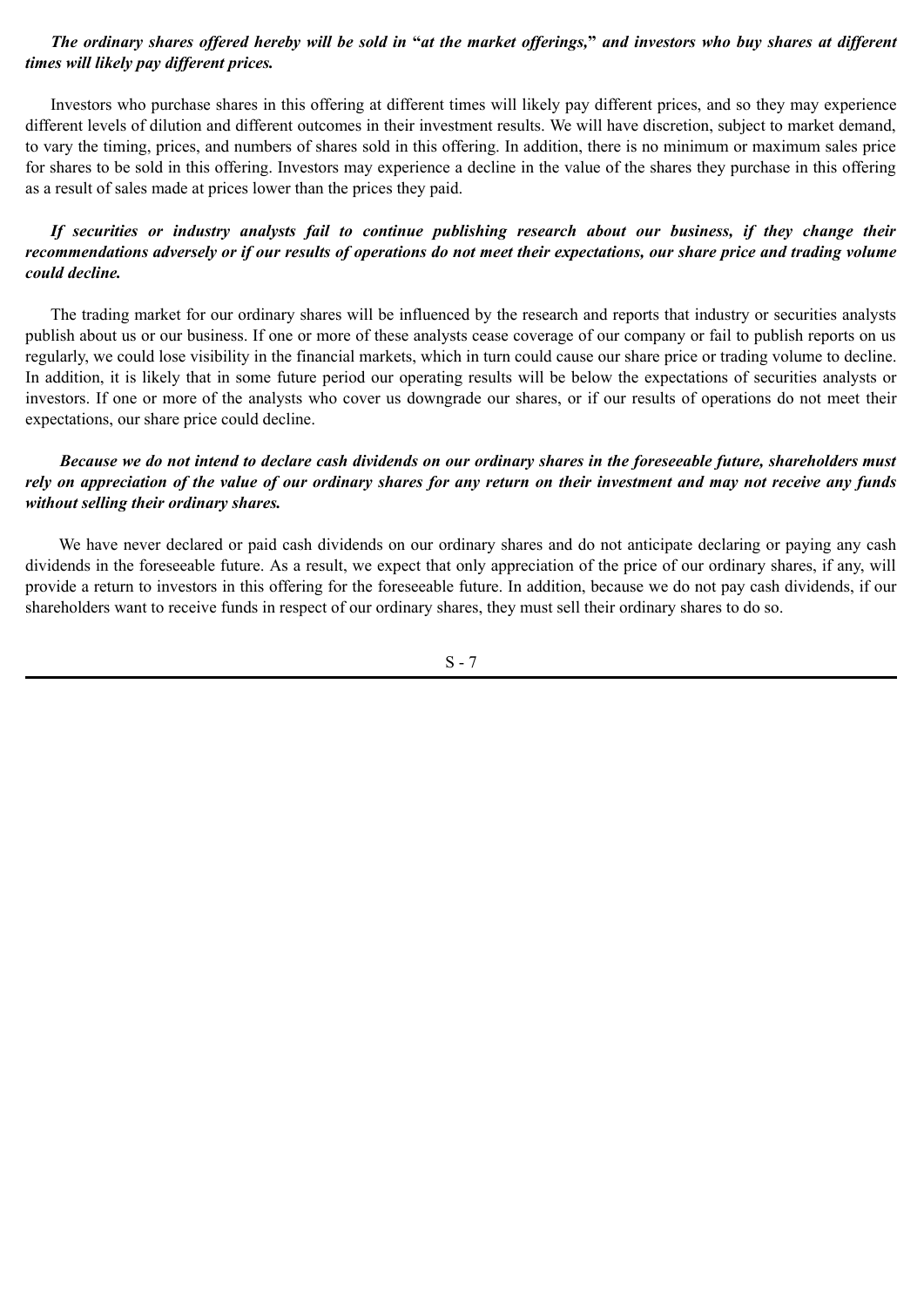#### **CAUTIONARY NOTE REGARDING FORWARD-LOOKING STATEMENTS**

<span id="page-11-0"></span>This prospectus contains "forward-looking statements," as that term is defined under the Private Securities Litigation Reform Act of 1995 ("PSLRA"), Section 27A of the Securities Act of 1933, as amended (the "Securities Act"), and Section 21E of the Securities Exchange Act of 1934, as amended (the "Exchange Act"). Various statements in this report are "forward-looking statements" within the meaning of the PSLRA and other U.S. Federal securities laws. In addition, historic results of scientific research and clinical and preclinical trials do not guarantee that the conclusions of future research or trials would not be different, and historic results referred to in this prospectus may be interpreted differently in light of additional research and clinical and preclinical trial results. Forward-looking statements include all statements that are not historical facts. We have based these forward-looking statements largely on our management's current expectations and future events and financial trends that we believe may affect our financial condition, results of operations, business strategy and financial needs. Forward-looking statements involve substantial risks and uncertainties. All statements, other than statements of historical facts, included in this report regarding our strategy, future operations, future financial position, projected costs, prospects, plans and objectives of management are forward-looking statements. These statements are subject to risks and uncertainties and are based on information currently available to our management. Words such as, but not limited to, "anticipate," "believe," "contemplates," "continue," "could," "design," "estimate," "expect," "intend," "likely," "may," "ongoing," "plan," "potential," "predict," "project," "will," "would," "seek," "should," "target," or the negative of these terms and similar expressions or words, identify forward-looking statements. The events and circumstances reflected in our forward-looking statements may not occur and actual results could differ materially from those projected in our forward-looking statements. These factors include those described in "Item 1A-Risk Factors" in our Annual Report on Form 10-K for the year ended December 31, 2021 filed with the SEC on March 8, 2022. Meaningful factors which could cause actual results to differ include, but are not limited to:

- the scope, progress and costs of developing our product candidates such as EB613 for Osteoporosis and EB612 for Hypoparathyroidism, including without limitation any changes to the design of the Phase 3 clinical trial of EB613;
- the accuracy of our estimates regarding expenses, capital requirements, the sufficiency of our cash resources and the need for additional financing;
- our ability to raise additional funds on commercially reasonable terms, including via our at the market program;
- our ability to develop, advance product candidates into, and successfully complete, clinical studies such as our Phase 2 clinical trial of EB613 in osteoporosis;
- our reliance on third parties to conduct our clinical trials and on third-party suppliers to supply or produce our product candidates;
- our interpretation of U.S. Food and Drug Administration (the "FDA") feedback and guidance and how such guidance may impact our clinical development plans, specifically our ability to utilize the 505(b)(2) pathway for the development and potential approval of EB613 and any other product candidates we may develop;
- our expectations regarding licensing, business transactions and strategic collaborations, including our ongoing collaboration with Amgen;
- our ability to use and expand our drug delivery technology to additional product candidates;
- our operation as a development stage company with limited operating history and a history of operating losses and our ability to fund our operations going forward;
- our ability to continue as a going concern absent access to sources of liquidity;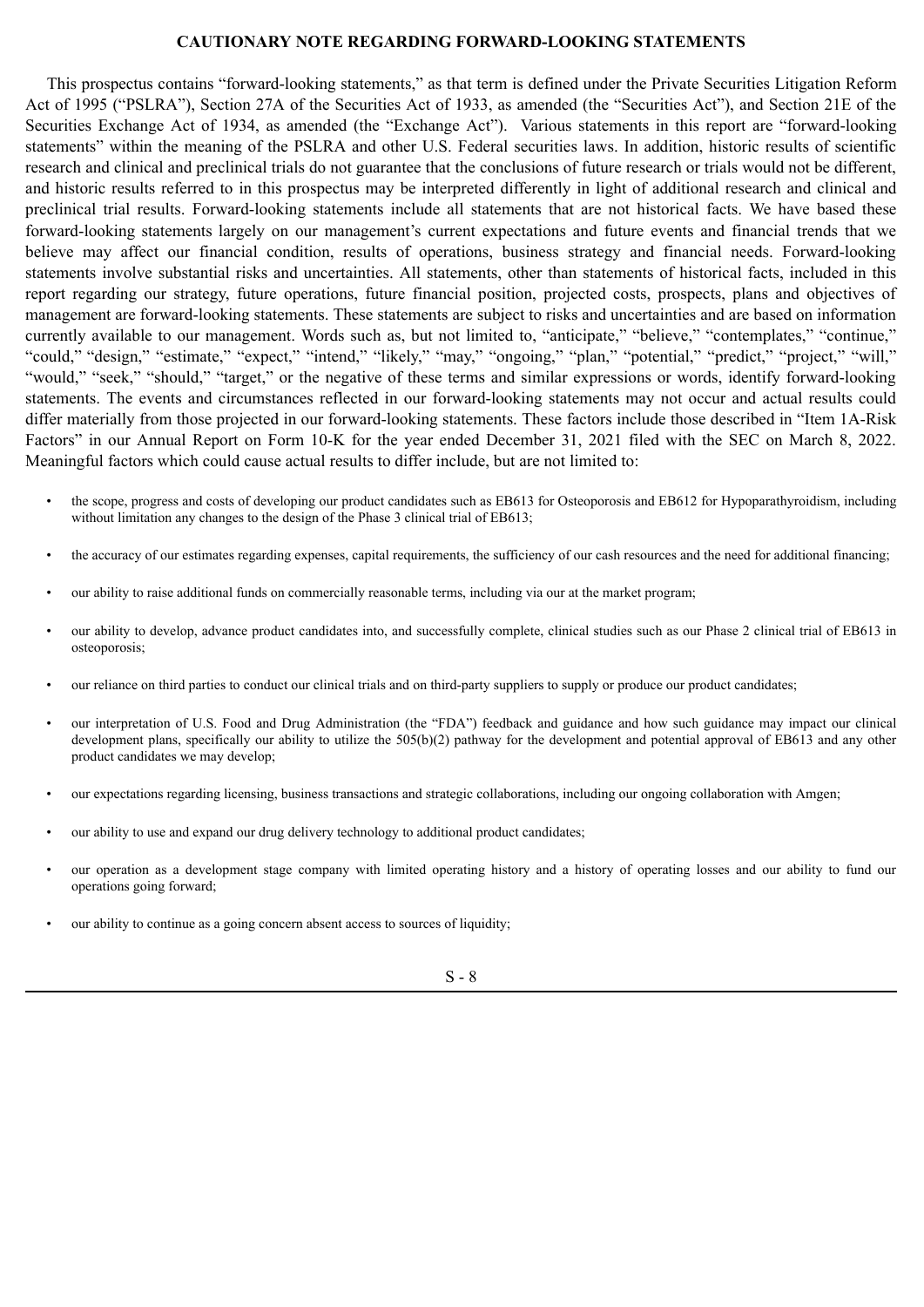- our ability to obtain and maintain regulatory approval for any of our product candidates;
- our competitive position, especially with respect to Forteo® and other products on the market or in development for the treatment of osteoporosis;
- our ability to establish and maintain development and commercialization collaborations;
- any potential commercial launch of current or future product candidates, and the timing, cost or other aspects of such commercialization;
- our ability to manufacture and supply sufficient amounts of material to support our clinical trials and any potential future commercial requirements;
- the safety and efficacy of therapeutics marketed by competitors that are targeted toward indications for which we are developing product candidates;
- the size of any market we may target and the adoption of our product candidates, if approved, by physicians and patients;
- our ability to obtain, maintain and protect our intellectual property and operate our business without infringing misappropriating or otherwise violating any intellectual property rights of others;
- our ability to retain key personnel and recruit additional qualified personnel;
- the possibility that competing products or technologies may make any product candidates we may develop and commercialize or our oral delivery technology obsolete;
- the pricing and reimbursement of our product candidates, if approved;
- our ability to develop a sales, marketing and distribution infrastructure, if any;
- our ability to manage growth; and
- the duration and severity of the coronavirus (COVID-19) pandemic, the actions that may be required to contain the coronavirus or treat its impact, and its impact on our operations and workforce, including our research and development and clinical trials.

All forward-looking statements contained in this prospectus are expressly qualified in their entirety by the cautionary statements contained or referred to in this section. We caution investors not to rely too heavily on the forward-looking statements we make or that are made on our behalf. Except as required by applicable law, we are under no duty, and expressly disclaim any obligation, to update or revise publicly any forward-looking statements, whether as a result of new information, future events or otherwise. You are advised, however, to consult any further disclosures we make on related subjects in any annual, quarterly or current reports that we may file with the SEC.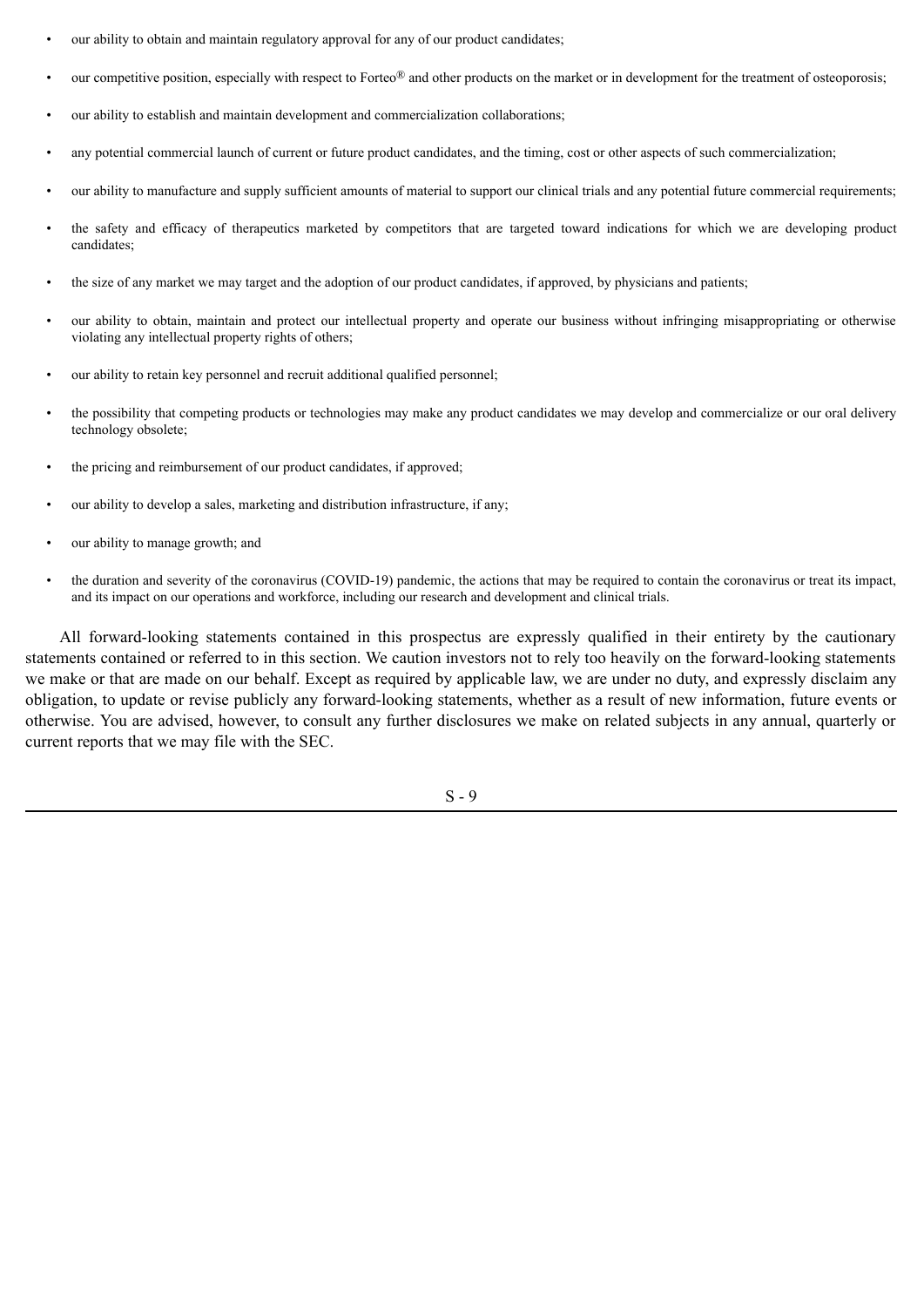#### **USE OF PROCEEDS**

<span id="page-13-0"></span>We may issue and sell our ordinary shares having aggregate gross sales proceeds of up to 5,000,000 of our ordinary shares from time to time. Because there is no minimum offering amount required as a condition to close this offering, the actual total public offering amount, commissions and proceeds to us, if any, are not determinable at this time.

We currently intend to use the net proceeds from this offering, if any, primarily for general corporate purposes, which may include, but are not limited to, research and development costs, including the conduct of one or more clinical trials and process development and manufacturing of our product candidates, potential strategic acquisitions of complementary businesses, services or technologies, expansion of our technology infrastructure and capabilities, working capital, capital expenditures and other general corporate purposes.

Our expected use of net proceeds from this offering represents our current intentions based upon our present plans and business condition. As of the date of this prospectus, we cannot predict with certainty all of the particular uses for the net proceeds to be received upon the completion of this offering, if any, or the amounts that we will actually spend on the uses set forth above. The amounts and timing of our actual use of net proceeds will vary depending on numerous factors, including our ability to obtain additional financing, the relative success and cost of our research, preclinical and clinical development programs, the amount and timing of additional revenues, if any, received from our collaborations and whether we enter into future collaborations. As a result, management will have broad discretion in the application of the net proceeds, and investors will be relying on our judgment regarding the application of the net proceeds of this offering. In addition, we might decide to postpone or not pursue other clinical trials or preclinical activities if the net proceeds from this offering and our other sources of cash are less than expected.

Pending their use, we plan to invest the net proceeds, if any, from this offering in short- and intermediate-term interestbearing financial assets and certificates of deposit.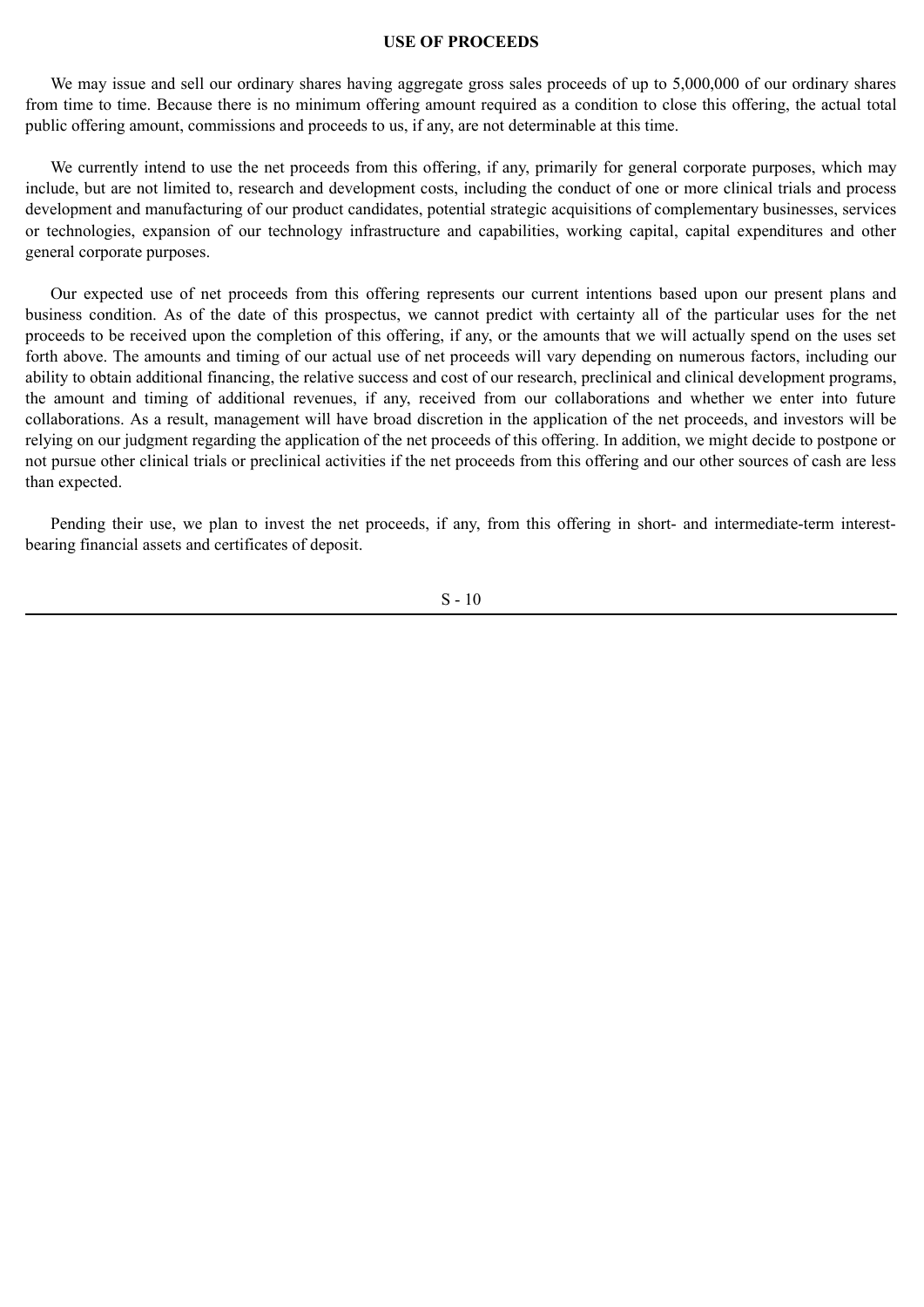# **DIVIDEND POLICY**

<span id="page-14-0"></span>We have never paid or declared any cash dividends on our ordinary shares, and we do not anticipate paying any cash dividends on our ordinary shares in the foreseeable future. We intend to retain all available funds and any future earnings to fund the development and expansion of our business.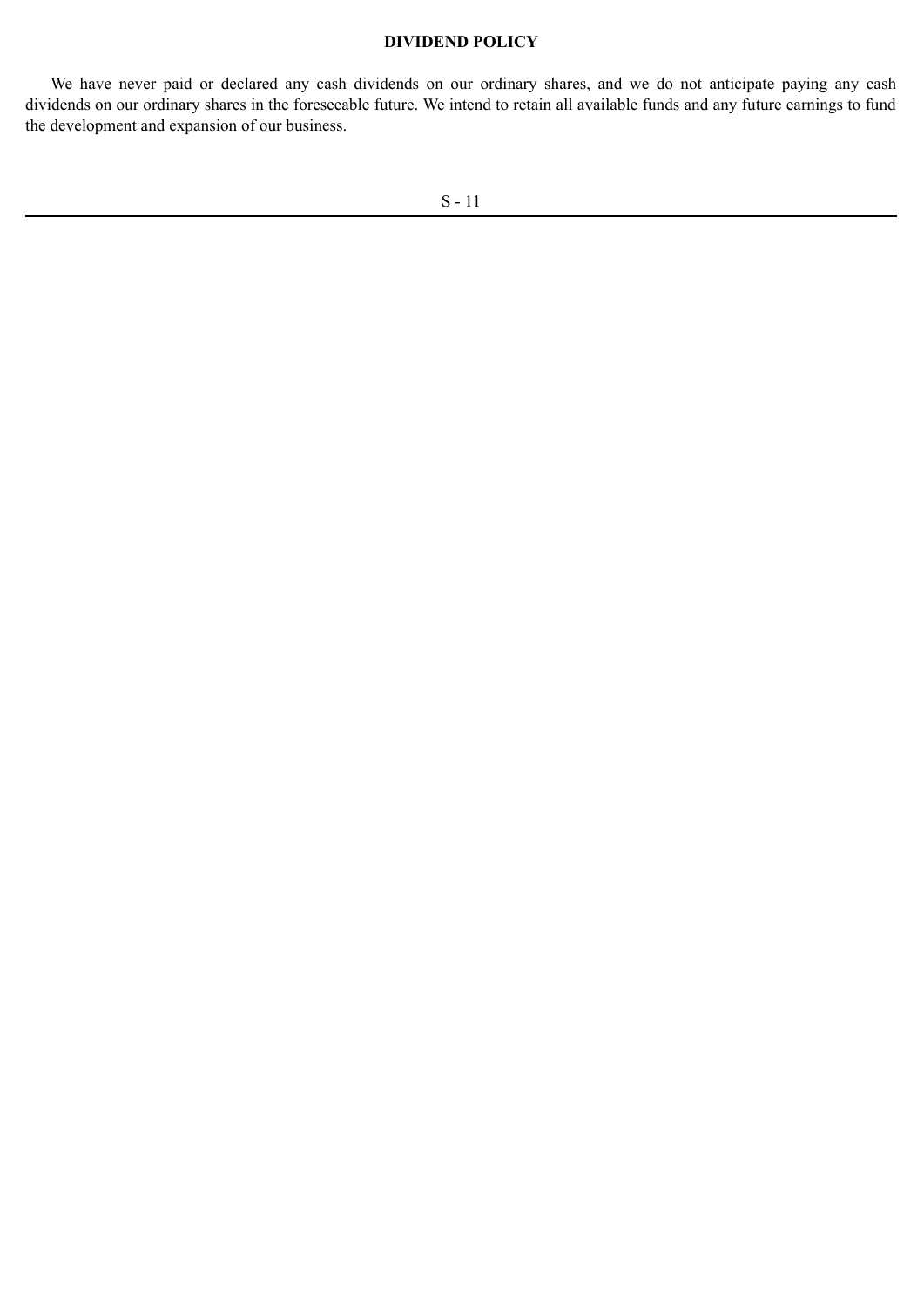#### **DILUTION**

<span id="page-15-0"></span>If you invest in our ordinary shares in this offering, your ownership interest will be diluted immediately to the extent of the difference between the price you pay in this offering and the net tangible book value per ordinary share after this offering.

Our net tangible book value as of March 31, 2022 was \$19.7 million, or \$0.69 per ordinary share, based on 28,804,411 ordinary shares then outstanding. After giving effect to the assumed sale by us of 5,000,000 our ordinary shares at an assumed public offering price of \$2.225 per share (the closing price of our ordinary shares on May 25, 2022 as reported on Nasdaq), less the estimated commissions and estimated offering expenses payable by us, our adjusted net tangible book value at March 31, 2022 would have been \$30.4 million, or \$0.90 per ordinary share. This represents an immediate increase in net tangible book value of \$0.21 per share to existing shareholders and an immediate dilution of \$1.325 per share to new investors in this offering. The following table illustrates this per share dilution.

| Assumed public offering price per share                                            |      | 2.225 |
|------------------------------------------------------------------------------------|------|-------|
| Net tangible book value per share as of March 31, 2022                             | 0.69 |       |
| Increase in net tangible book value per share after giving effect to this offering | 0.21 |       |
| Adjusted net tangible book value per share after giving effect to this offering    |      | 0.90  |
| Dilution per share to new investors                                                |      |       |

The as adjusted information is illustrative only and will vary based on the actual sale price to the public, the actual number of shares sold and other terms of the offering determined at the time our ordinary shares are sold pursuant to this prospectus. The shares sold in this offering, if any, will be sold from time to time at various prices.

The above is based on our actual ordinary shares outstanding as of March 31, 2022 and excludes:

- 5,425,372 of our ordinary shares issuable upon the exercise of options outstanding as of March 31, 2022, at a weighted average exercise price of \$3.35 per ordinary share;
- 941,130 of our ordinary shares issuable upon the exercise of warrants outstanding as of March 31, 2022, at a weighted average exercise price of \$6.15 per ordinary share; and
- 693,248 of our ordinary shares reserved for future issuance under our 2018 Equity Incentive Plan as of March 31, 2022.

To the extent that outstanding options or warrants are exercised, you may experience further dilution. In addition, we may choose to raise additional capital due to market conditions or strategic considerations even if we believe we have sufficient funds for our current or future operating plans. To the extent that additional capital is raised through the sale of equity or convertible debt securities, the issuance of such securities may result in further dilution to our shareholders.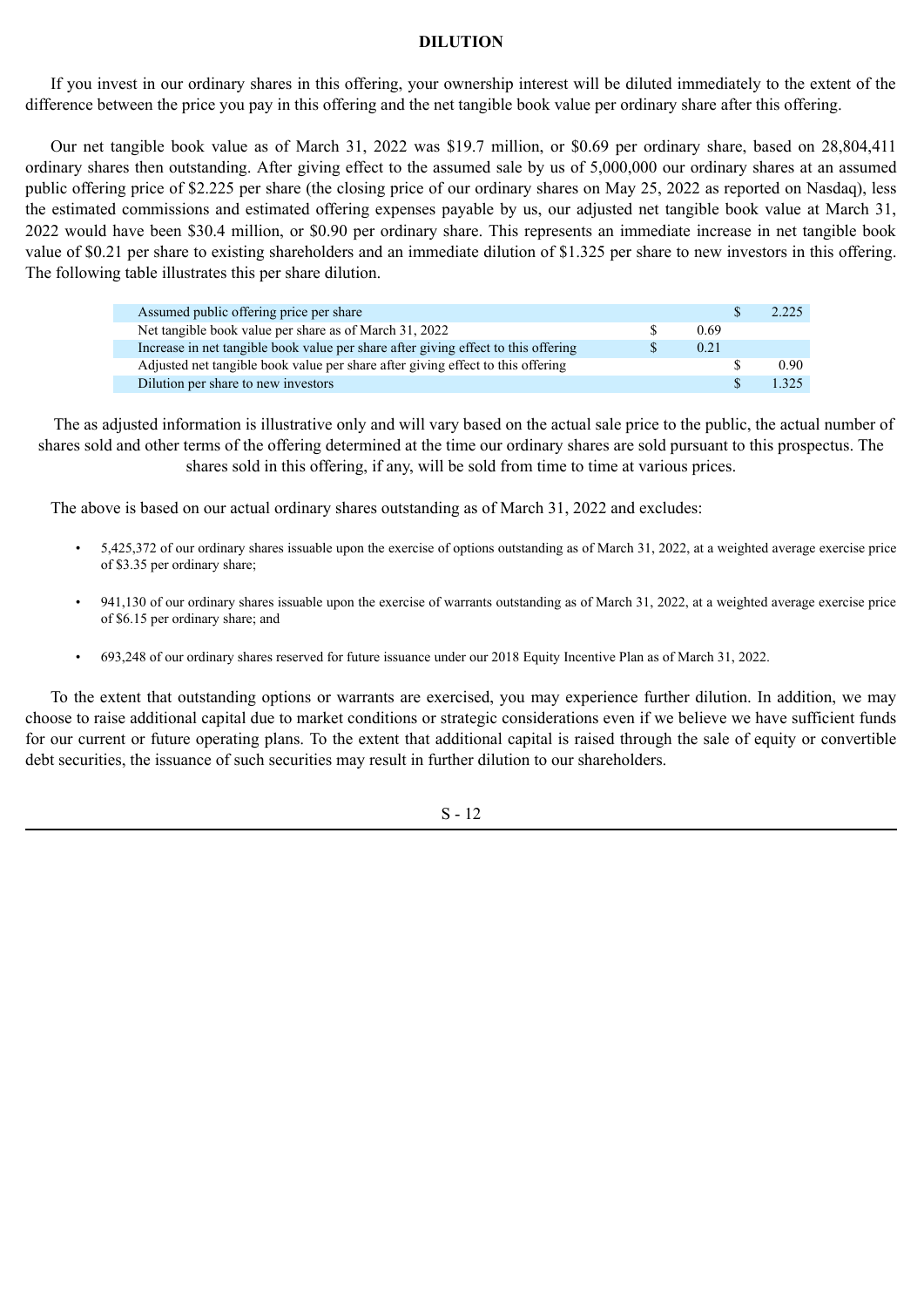## **DESCRIPTION OF ORDINARY SHARES**

<span id="page-16-0"></span>*This section describes the general terms of our ordinary shares. The following description is a summary only and is qualified by reference to the relevant provisions of Israeli law and our Amended and Restated Articles of Association, a copy of which is incorporated by reference in this prospectus.*

#### **General**

We are an Israeli company incorporated with limited liability, and our affairs are governed by the provisions of our Amended and Restated Articles of Association (the "Articles"), as amended and restated from time to time, and by the provisions of applicable Israeli law, including the Companies Law of 1999 (the "Companies Law"). Our number with the Israeli Registrar of Companies is 514330604. The purpose of our company appears in Article 3 of our Articles, which is to engage in any lawful activity. In addition, our Articles authorize us to donate reasonable amounts to any charitable cause. Our registered office is at Kiryat Hadassah, Minrav Building — Fifth Floor, Jerusalem 9112002, Israel

#### **Ordinary Shares**

Our authorized share capital consists of 140,010,000 ordinary shares, par value NIS 0.0000769 per share. All of our issued ordinary shares have been validly issued, fully paid and are non-assessable. The ordinary shares are listed on Nasdaq under the symbol "ENTX."

# **Our Ordinary Shares**

#### *Dividends and Liquidation Rights*

We currently have only one class of shares. We have never paid or declared any cash dividends on our ordinary shares, and we do not anticipate paying any cash dividends on our ordinary shares in the foreseeable future. We intend to retain all available funds and any future earnings to fund the development and expansion of our business. Subject to the rights of holders of shares with preferential or special rights that may be authorized in the future, holders of our ordinary shares are entitled to participate in the payment of dividends pro rata in accordance with the amounts paid-up or credited as paid-up on the par value of such ordinary shares at the time of payment without taking into account any premium paid thereon. In the event that we were to go into liquidation, holders of our ordinary shares are entitled to a pro rata share of surplus assets remaining over liabilities, subject to rights conferred on any class of shares which may be issued in the future, in accordance with the amounts paid-up or credited as paid-up on the par value of such ordinary shares, without taking into account any premium paid thereon.

According to the Companies Law, a company may make a distribution of dividends out of its profits on the condition that there is no reasonable concern that the distribution may prevent the company from meeting its existing and expected obligations when they fall due. The Companies Law defines such profit as retained earnings or earnings generated in the last two years, whichever is greater, according to the last reviewed or audited financial statements of the company, provided that the end of the period to which the financial statements relate is not more than six months before the distribution. Declaration of dividends requires a resolution of our Board, and the court, if applicable and as required by the Companies Law, the board determines that there is no reasonable concern that payment of the dividend will prevent us from satisfying our existing and foreseeable obligations as they become due, and does not require shareholder approval. Payment of dividends and proceeds from the sale of the shares or interest or other payments to non-residents of Israel, may be subject to Israeli withholding taxes. There are currently no Israeli currency control restrictions on remittances of dividends on our ordinary shares, proceeds from the sale of the shares or interest or other payments to non-residents of Israel, except for shareholders who are subjects of countries that are, or have been, in a state of war with Israel.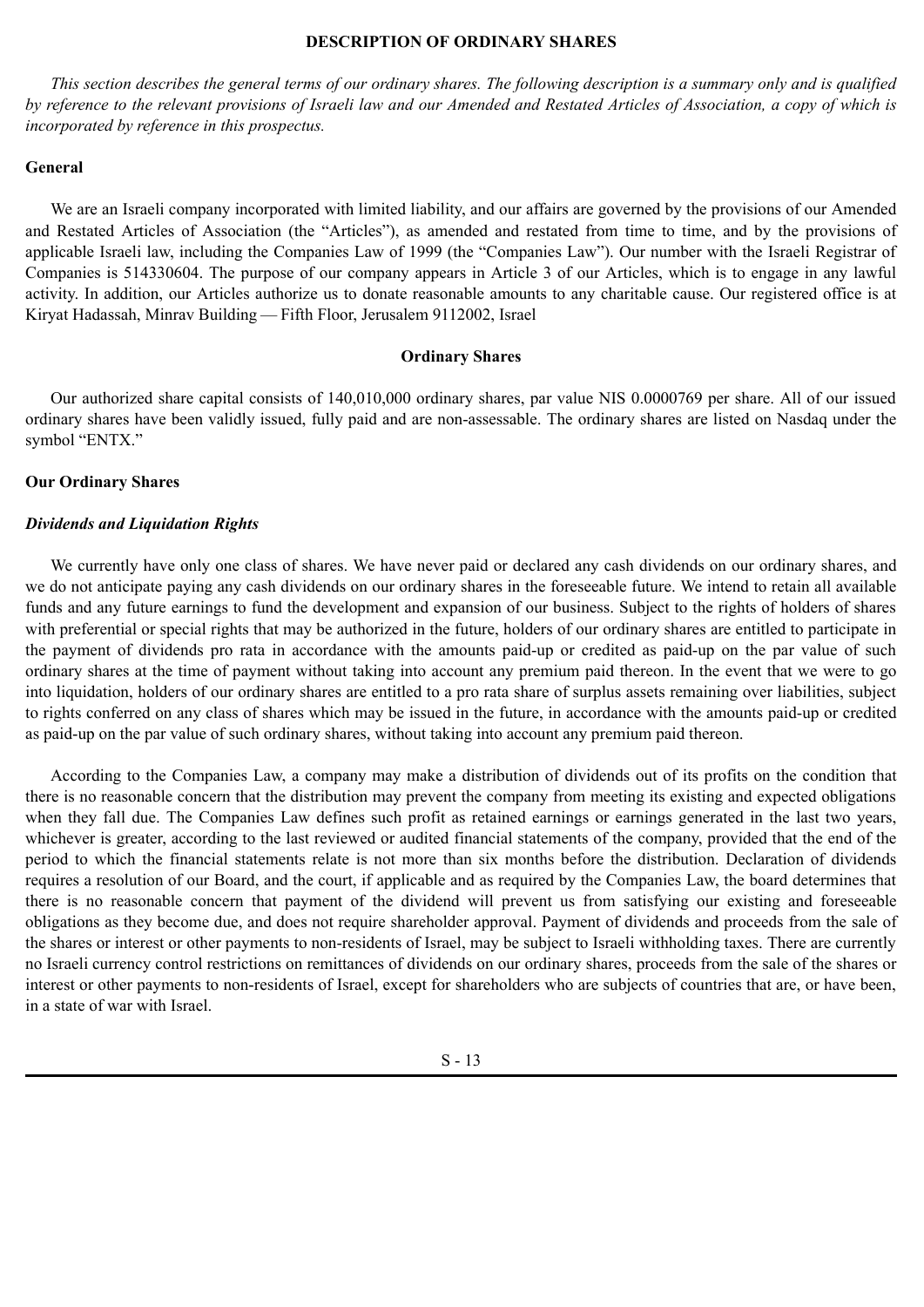#### *Voting Rights*

Holders of our ordinary shares are entitled to one vote for each ordinary share on all matters submitted to a vote of shareholders, subject to any special rights of any class of shares that may be authorized in the future. Cumulative voting for the election of directors is not permitted.

#### *Quorum*

As permitted under the Companies Law, pursuant to our Articles, a quorum is required to conduct business at a shareholders' meeting. Pursuant to our Articles, the presence, in person or by proxy, of at least two shareholders who hold in the aggregate at least 25% of the voting power of our issued and outstanding shares constitutes a quorum. A proxy may be deemed to be two (2) or more shareholders pursuant to the number of shareholders it represents. If a quorum is not present within half an hour from the time scheduled for such meeting, the meeting will be adjourned to the same day in the next week (at the same time and place), or to a later time and date if so specified in the notice of the meeting, unless such day shall fall on a statutory holiday (either in Israel or in the United States), in which case the meeting will be adjourned to the first Business Day afterwards. If at such adjourned meeting a quorum as specified above is not present within half an hour from the time designated for holding the meeting, subject to certain exceptions, any two shareholders present in person or by proxy shall constitute a quorum.

# *Shareholders' Meetings and Resolutions*

The Chairman of our board of directors is entitled to preside as Chairman of each shareholders' meeting. If he is absent, his deputy or another person elected by the present shareholders will preside.

A simple majority is sufficient to approve most shareholders' resolutions, including any amendment to our Articles, unless otherwise required by law or by our Articles.

We are required to hold an annual meeting of our shareholders once every calendar year, but no later than 15 months after the date of the previous annual meeting. All meetings other than the annual meeting of shareholders are referred to as special meetings. Our board of directors may call special meetings whenever it sees fit, at such time and place as it may determine. In addition, the Companies Law provides that the board of directors of a public company is required to convene a special meeting upon the request of:

- any two directors of the company or one quarter of the board of directors; or
- one or more shareholders holding, in the aggregate: (i) five percent of the outstanding shares of the company and one percent of the voting power in the company; or (ii) five percent of the voting power in the company.

The Companies Law enables our board of directors to fix a record date to allow us to determine the shareholders entitled to notice of, or to vote at, any meeting of our shareholders. Under current regulations, the record date may be not more than forty days and not less than four days prior to the date of the meeting and notice is required to be published at least 21 or 35 days prior to the meeting, depending on the items on the agenda. Under the Companies Law and regulations promulgated thereunder and pursuant to our Articles, one or more shareholders holding at least 1% of the voting rights at a general meeting of shareholders may request that the board of directors include a matter in the agenda of a general meeting of shareholders to be convened in the future, by submitting such proposal within seven days of publication of the Company's notice with respect to such meeting of shareholders and provided that certain resolutions are brought before the shareholders in such meeting.

#### *Modification of Shareholders' Rights*

We currently have only one class of shares. The rights attached to a class of shares may be altered by the approval of the shareholders of such class holding a majority of the voting rights of such class. The provisions in our Articles pertaining to general meetings also apply to any special meeting of a class of shareholders. Pursuant to our Articles, the presence, in person or by proxy, of at least two shareholders who hold in the aggregate at least 25% of the voting power of our issued and outstanding shares constitutes a quorum. A proxy may be deemed to be two (2) or more shareholders pursuant to the number of shareholders it represents. If a quorum is not present within half an hour from the time scheduled for such meeting, the meeting will be adjourned to the same day in the next week (at the same time and place), or to a later time and date if so specified in the notice of the meeting, unless such day shall fall on a statutory holiday (either in Israel or in the United States), in which case the meeting will be adjourned to the first business day afterwards. If at such adjourned meeting a quorum as specified above is not present within half an hour from the time designated for holding the meeting, subject to certain exceptions, any two shareholders present in person or by proxy shall constitute a quorum.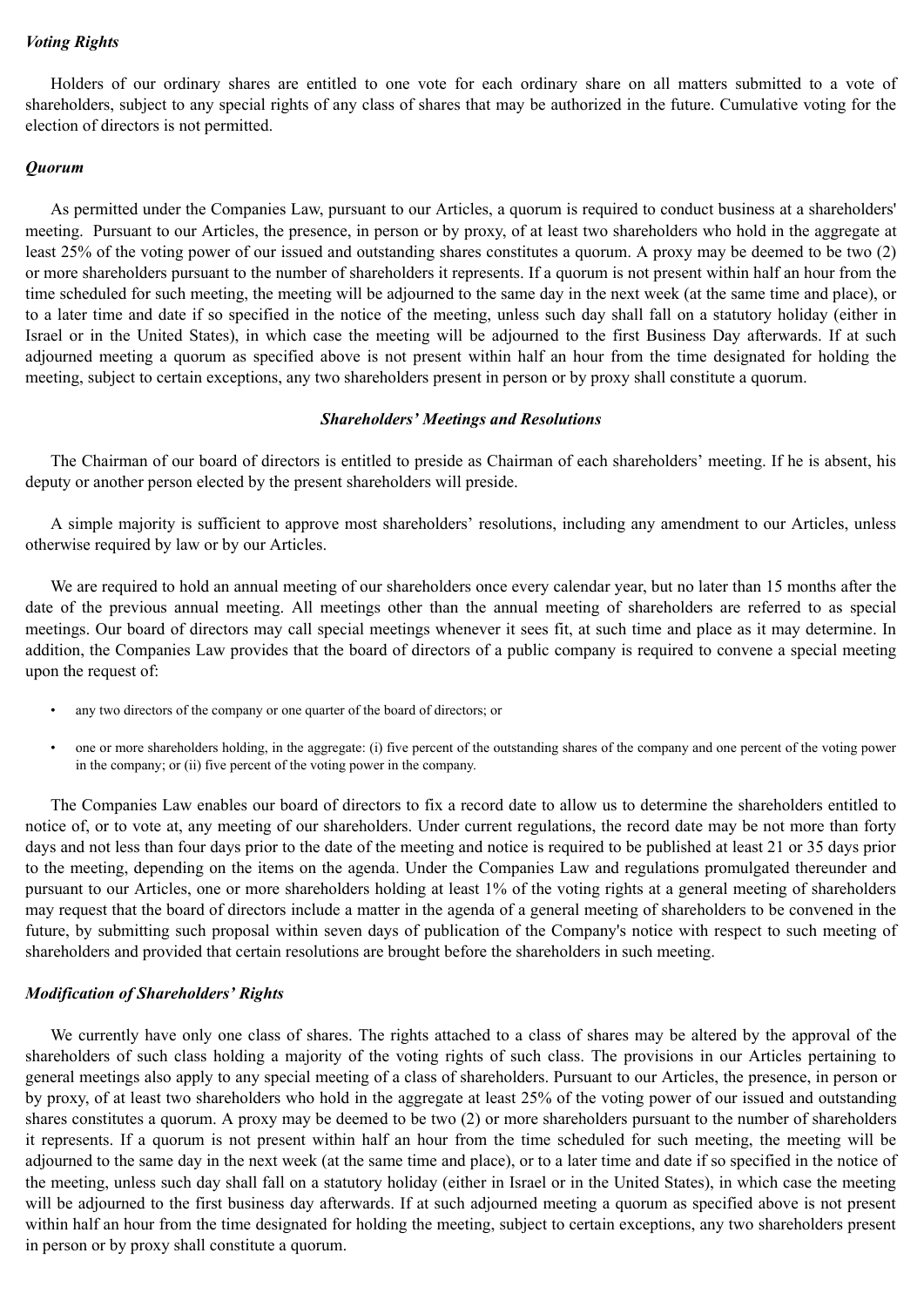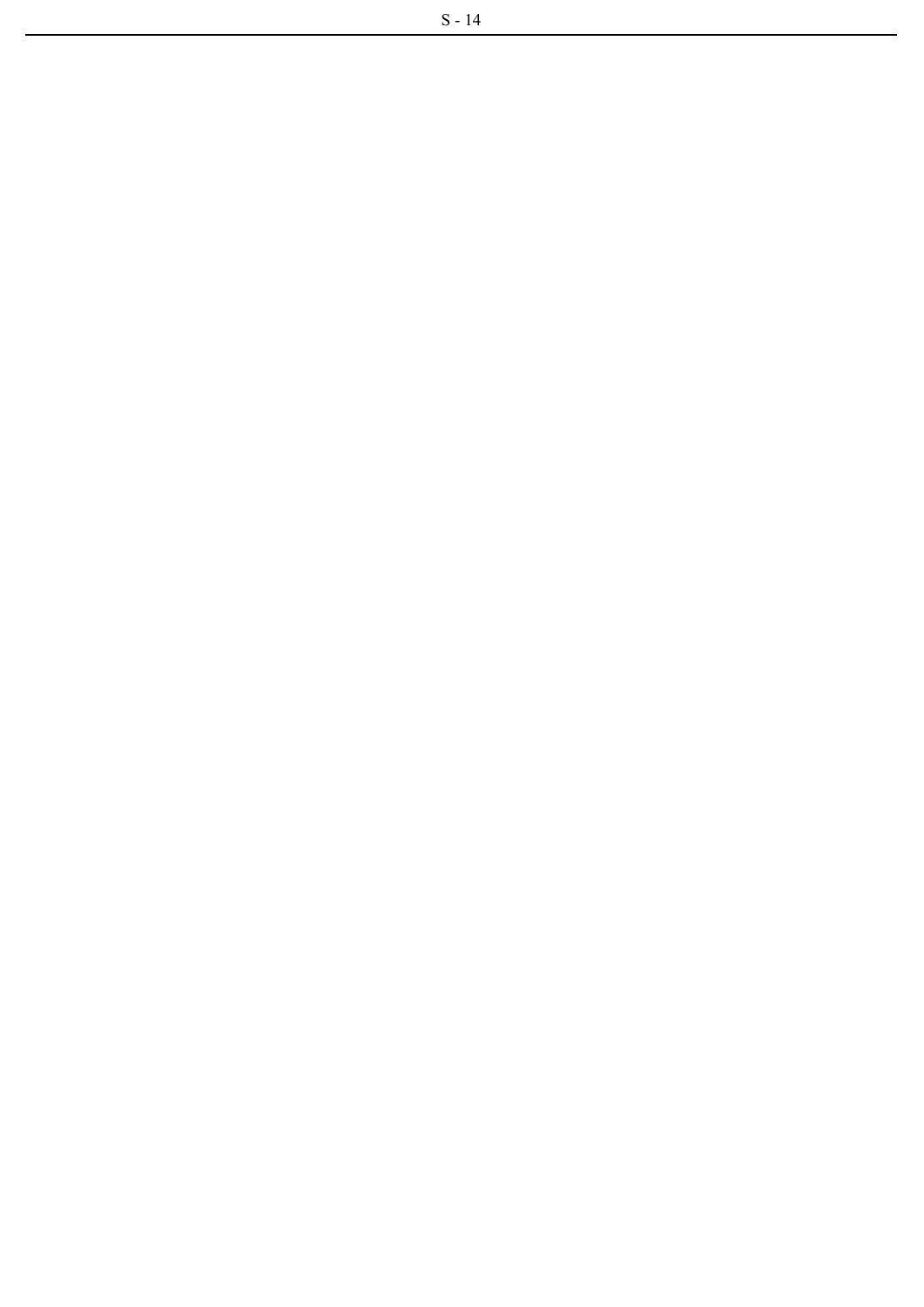# *Preemptive Rights*

Pursuant to our Articles of Association, no preemptive rights are attached to our ordinary shares.

## *Restrictions on Non-Residents of Israel*

The ownership or voting of our ordinary shares by non-residents of Israel is not restricted in any way by our Articles or the laws of Israel, except for ownership by nationals of some countries that are, or have been, in a state of war with Israel.

# **Preferred Shares**

Currently there are no preferred shares authorized under the terms of our Articles. No preferred shares are outstanding.

# **Transfer Agent and Registrar**

The transfer agent and registrar for the ordinary shares is American Stock Transfer & Trust Company, LLC.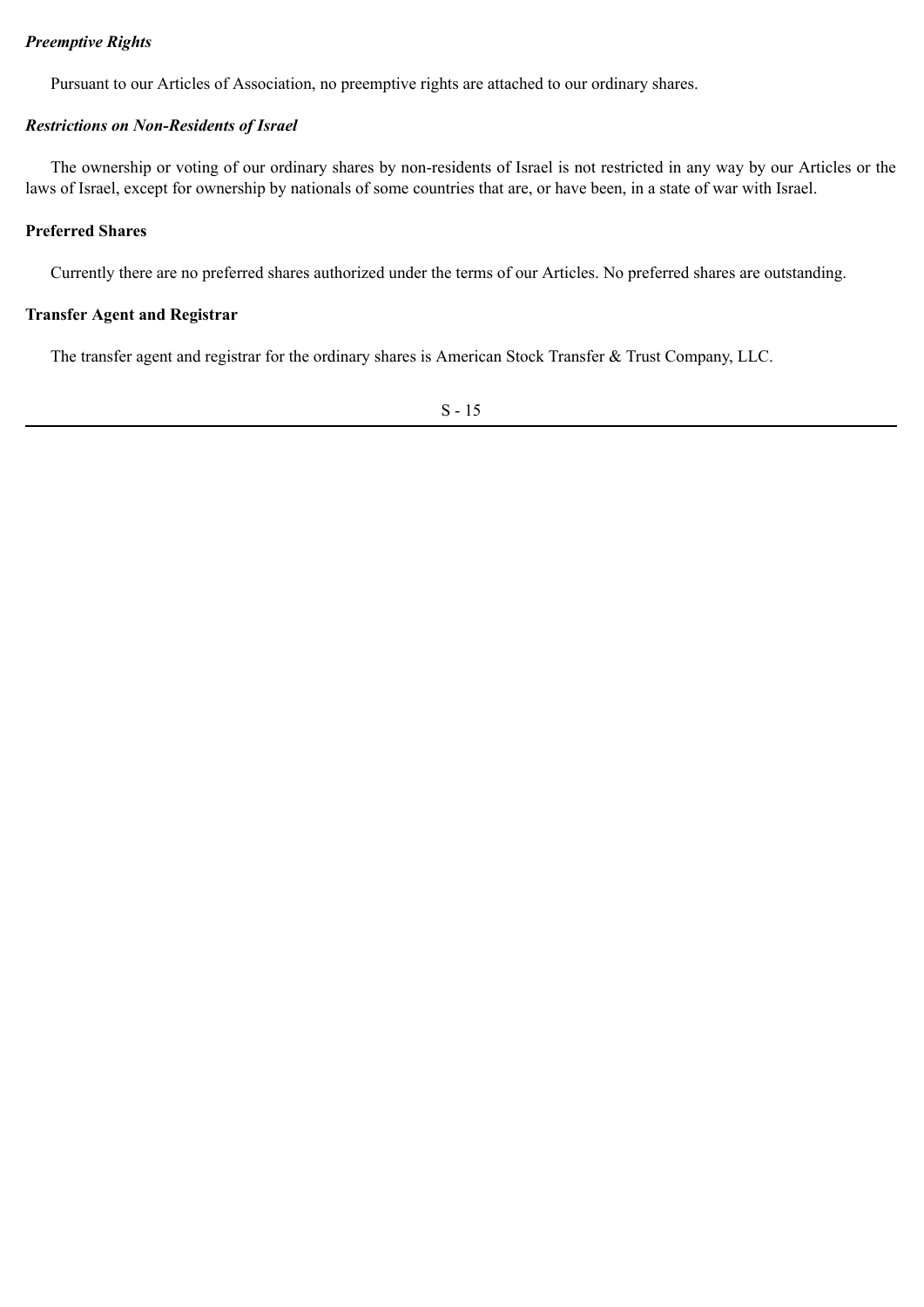## **PLAN OF DISTRIBUTION**

<span id="page-20-0"></span>We have entered into a Sales Agreement with B. Riley Securities under which we may issue and sell up to 5,000,000 of our ordinary shares from time to time through or to B. Riley Securities acting as our sales agent or principal.

Upon delivery of a placement notice and subject to the terms and conditions of the Sales Agreement, B. Riley Securities may sell our ordinary shares by any method permitted by law deemed to be an "at the market offering" as defined in Rule 415 promulgated under the Securities Act. We may instruct B. Riley Securities not to sell ordinary shares if the sales cannot be effected at or above the price designated by us from time to time. We or B. Riley Securities may suspend the offering of ordinary shares upon notice and subject to other conditions.

We will pay B. Riley Securities commissions, in cash, for its services in acting as agent in the sale of our ordinary shares. B. Riley Securities will be entitled to compensation at a fixed commission rate equal to up to 3.0% of the gross sales price per share sold pursuant to the Sales Agreement. Because there is no minimum offering amount required as a condition to close this offering, the actual total public offering amount, commissions and proceeds to us, if any, are not determinable at this time. We have also agreed to reimburse B. Riley Securities for certain specified expenses, including the fees and disbursements of its legal counsel, in an amount not to exceed \$25,000. Additionally, pursuant to the terms of the Sales Agreement, we agreed to reimburse B. Riley Securities for the documented fees and costs of its legal counsel reasonably incurred in connection with B. Riley Securities' ongoing diligence arising from the transactions contemplated by the Sales Agreement in an amount not to exceed \$2,500 per calendar quarter. We estimate that the total expenses for the offering, excluding compensation and reimbursement payable to B. Riley Securities under the terms of the Sales Agreement, will be approximately \$150,000.

Settlement for sales of ordinary shares will occur on the second business day following the date on which any sales are made, or on some other date that is agreed upon by us and B. Riley Securities in connection with a particular transaction, in return for payment of the net proceeds to us. Sales of our ordinary shares as contemplated in this prospectus will be settled through the facilities of the Depository Trust Company or by such other means as we and B. Riley Securities may agree upon. There is no arrangement for funds to be received in an escrow, trust or similar arrangement.

B. Riley Securities will use its commercially reasonable efforts, consistent with its sales and trading practices, to solicit offers to purchase the ordinary shares under the terms and subject to the conditions set forth in the Sales Agreement. In connection with the sale of the ordinary shares on our behalf, B. Riley Securities will be deemed to be an "underwriter" within the meaning of the Securities Act and the compensation of B. Riley Securities will be deemed to be underwriting commissions or discounts. We have agreed to provide indemnification and contribution to B. Riley Securities against certain civil liabilities, including liabilities under the Securities Act.

This offering of our ordinary shares pursuant to Sales Agreement will terminate upon the earlier of (1) sale of all shares of our ordinary shares subject to this prospectus or (2) the termination of the Sales Agreement as permitted therein. We and B. Riley Securities may each terminate the Sales Agreement at any time upon five days' prior written notice.

Any portion of the ordinary shares included in this prospectus that is not previously sold or included in an active placement notice pursuant to the Sales Agreement is available for sale in other offerings pursuant to our registration statement, of which this prospectus forms a part, and the accompanying base prospectus.

Our ordinary shares are listed on the Nasdaq Capital Market and trades under the symbol "ENTX." The transfer agent of our ordinary shares is American Stock Transfer & Trust Company.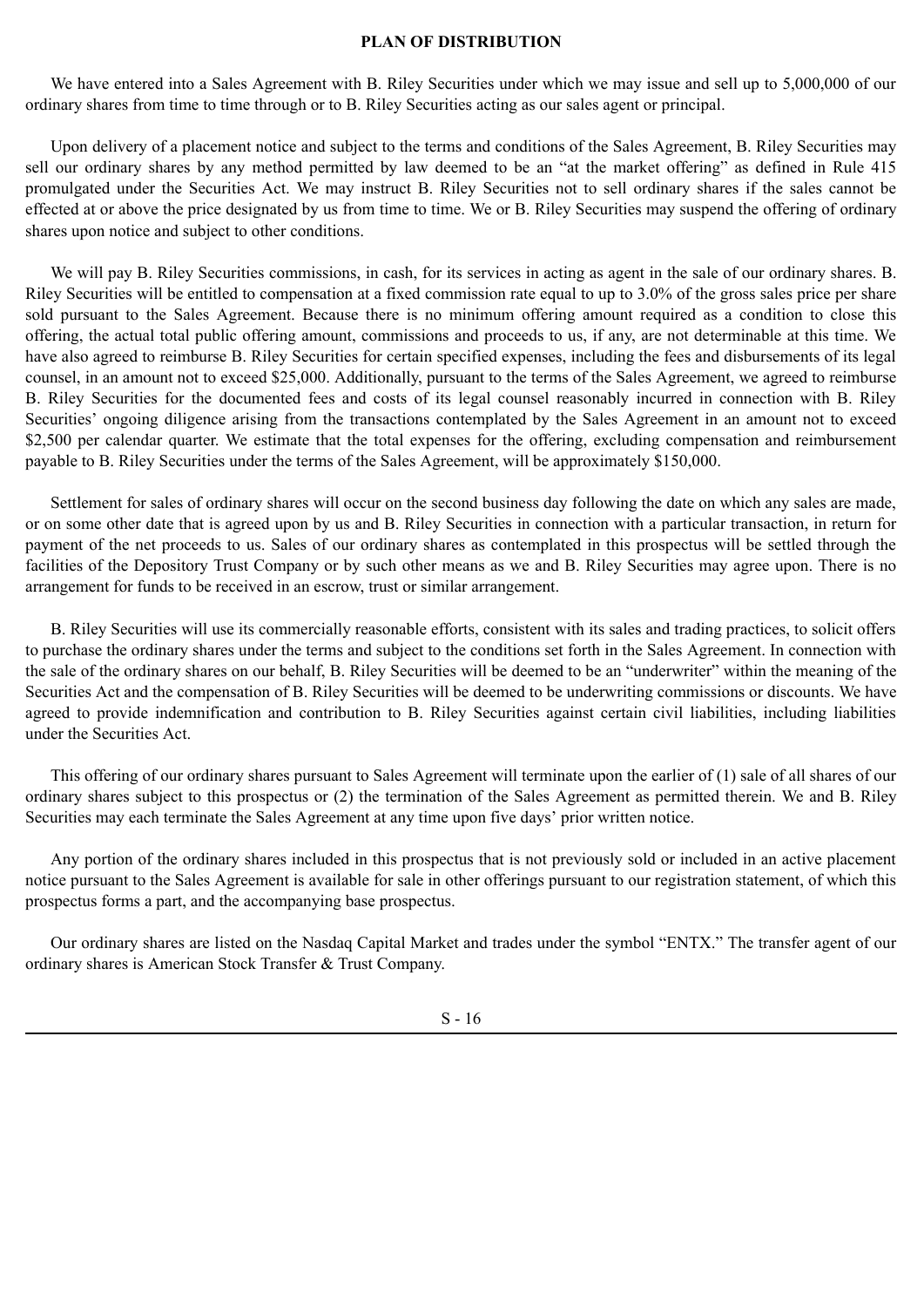## **SERVICE OF PROCESS AND ENFORCEMENT OF JUDGMENTS**

We are incorporated under the laws of the State of Israel. Service of process upon us and upon our directors and officers and any Israeli experts named in this prospectus, may be difficult to obtain within the United States. Furthermore, because substantially all of our assets and a significant number of our directors and officers are located outside the United States, any judgment obtained in the United States against us or any of our directors and officers may not be collectible within the United States.

We have been informed by our legal counsel in Israel, Herzog Fox & Neeman, that it may be difficult to initiate an action with respect to U.S. securities law in Israel. Israeli courts may refuse to hear a claim based on an alleged violation of U.S. securities laws reasoning that Israel is not the most appropriate forum to hear such a claim. In addition, even if an Israeli court agrees to hear a claim, it may determine that Israeli law and not U.S. law is applicable to the claim. If U.S. law is found to be applicable, the content of applicable U.S. law must be proved as a fact by expert witnesses, which can be a time-consuming and costly process. Certain matters of procedure may also be governed by Israeli law. There is little case law in Israel addressing these matters.

Subject to certain time limitations and legal procedures, Israeli courts may enforce a U.S. judgment in a civil matter which, subject to certain exceptions, is non-appealable, including judgments based upon the civil liability provisions of the Securities Act and the Exchange Act and including a monetary or compensatory judgment in a non-civil matter, provided that:

- the judgment was rendered after due process by a court which was, according to the laws of the state of the court, competent jurisdiction to render the judgment;
- the judgment is final and is not subject to any right of appeal; and
- the obligations imposed by the judgment are enforceable according to the laws of the State of Israel and according to the laws of the state in which the judgment was given and the substance of the judgment is not contrary to public policy;

Even if these conditions are met, an Israeli court will not declare a foreign civil judgment enforceable if:

- the judgment was given in a state whose laws do not provide for the enforcement of judgments of Israeli courts (subject to exceptional cases);
- the enforcement of the judgment is likely to prejudice the sovereignty or security of the State of Israel;
- the judgment was obtained by fraud;
- the opportunity given to the defendant to bring its arguments and evidence before the court was not reasonable in the opinion of the Israeli court;
- the judgment was rendered by a court not competent to render it according to the laws of private international law as they apply in Israel;
- the judgment is contradictory to another judgment that was given in the same matter between the same parties and that is still valid; or
- at the time the action was brought in the foreign court, a lawsuit in the same matter and between the same parties was pending before a court or tribunal in Israel.

If a foreign judgment is enforced by an Israeli court, it generally will be payable in Israeli currency, which can then be converted into non-Israeli currency and transferred out of Israel. The usual practice in an action before an Israeli court to recover an amount in a non-Israeli currency is for the Israeli court to issue a judgment for the equivalent amount in Israeli currency at the rate of exchange in force on the date of the judgment, but the judgment debtor may make payment in foreign currency. Pending collection, the amount of the judgment of an Israeli court stated in Israeli currency ordinarily will be linked to the Israeli consumer price index plus interest at the annual statutory rate set by Israeli regulations prevailing at the time. Judgment creditors must bear the risk of unfavorable exchange rates.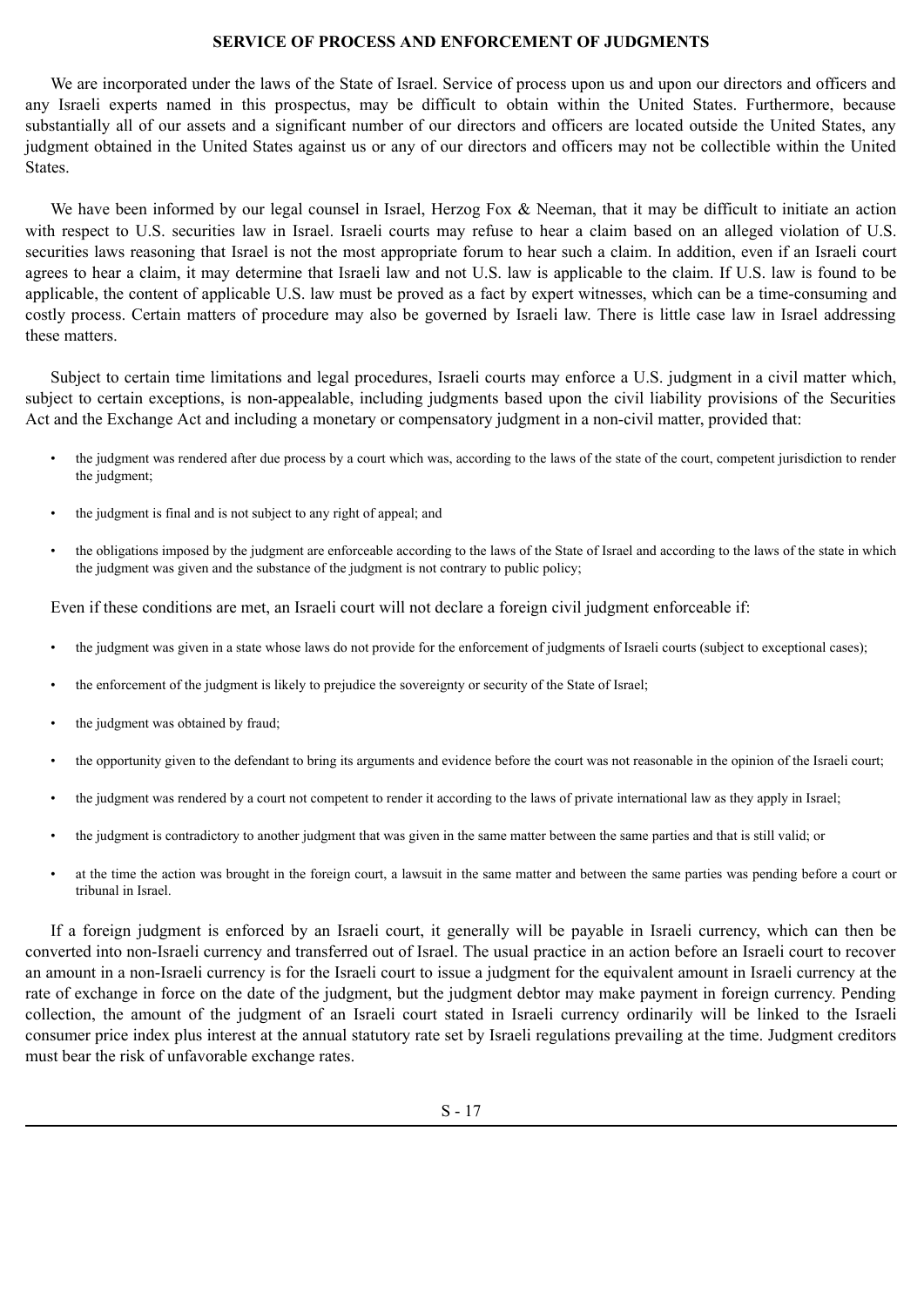# **MATERIAL U.S. FEDERAL INCOME TAX CONSIDERATIONS FOR U.S. HOLDERS**

The following are material U.S. federal income tax consequences to the U.S. Holders described below of owning and disposing of our ordinary shares, but it does not purport to be a comprehensive description of all the tax considerations that may be relevant to a particular person's decision to own the ordinary shares. This discussion applies only to a U.S. Holder that holds our ordinary shares as capital assets for U.S. federal income tax purposes. In addition, it does not describe all of the tax consequences that may be relevant in light of a U.S. Holder's particular circumstances, including alternative minimum tax consequences, the Medicare tax on certain net investment income, and tax consequences to U.S. Holders subject to special provisions of the Internal Revenue Code of 1986, as amended, or the Code, such as:

- financial institutions, underwriters, insurance companies, real estate investment trusts, or regulated investment companies;
- dealers or traders in securities that use a mark-to-market method of tax accounting;
- persons holding ordinary shares as part of a "straddle" or integrated transaction or persons entering into a constructive sale with respect to the ordinary shares;
- persons whose functional currency for U.S. federal income tax purposes is not the U.S. dollar;
- partnerships or other pass-through entities for U.S. federal income tax purposes;
- tax exempt organizations, qualified retirement plans, individual retirement accounts or other tax-deferred accounts;
- persons that own or are deemed to own 10% or more of our stock by vote or value; or
- persons holding our ordinary shares in connection with a trade or business conducted outside of the United States.

If an entity or arrangement that is classified as a partnership for U.S. federal income tax purposes owns our ordinary shares, the U.S. federal income tax treatment of a partner will generally depend on the status of the partner and the activities of the partnership. Partnerships owning our ordinary shares and partners in such partnerships should consult their tax advisers as to the particular U.S. federal tax consequences of owning and disposing of the ordinary shares.

This discussion is based on the Code, administrative pronouncements, judicial decisions, and final and proposed Treasury regulations, changes to any of which subsequent to the date of this prospectus may affect the tax consequences described herein.

For purposes of this discussion, a "U.S. Holder" is a person who, for U.S. federal income tax purposes, is a beneficial owner of ordinary shares and is:

- a citizen or individual resident of the United States;
- a corporation, or other entity taxable as a corporation, created or organized in or under the laws of the United States, any state therein or the District of Columbia; or
- an estate or trust the income of which is subject to U.S. federal income taxation regardless of its source.

U.S. Holders should consult their tax advisers concerning the U.S. federal, state, local and foreign tax consequences of owning and disposing of our ordinary shares in their particular circumstances.

# **Taxation of Distributions on Ordinary Shares**

We currently do not expect to make distributions on our ordinary shares. Subject to the discussion below under "—Passive Foreign Investment Company Rules," any distributions paid on our ordinary shares (other than certain pro-rata distributions of ordinary shares) will be treated as dividends to the extent paid out of our current or accumulated earnings and profits (as determined under U.S. federal income tax principles). Because we do not calculate our earnings and profits under U.S. federal income tax principles, it is expected that distributions generally will be reported to U.S. Holders as dividends.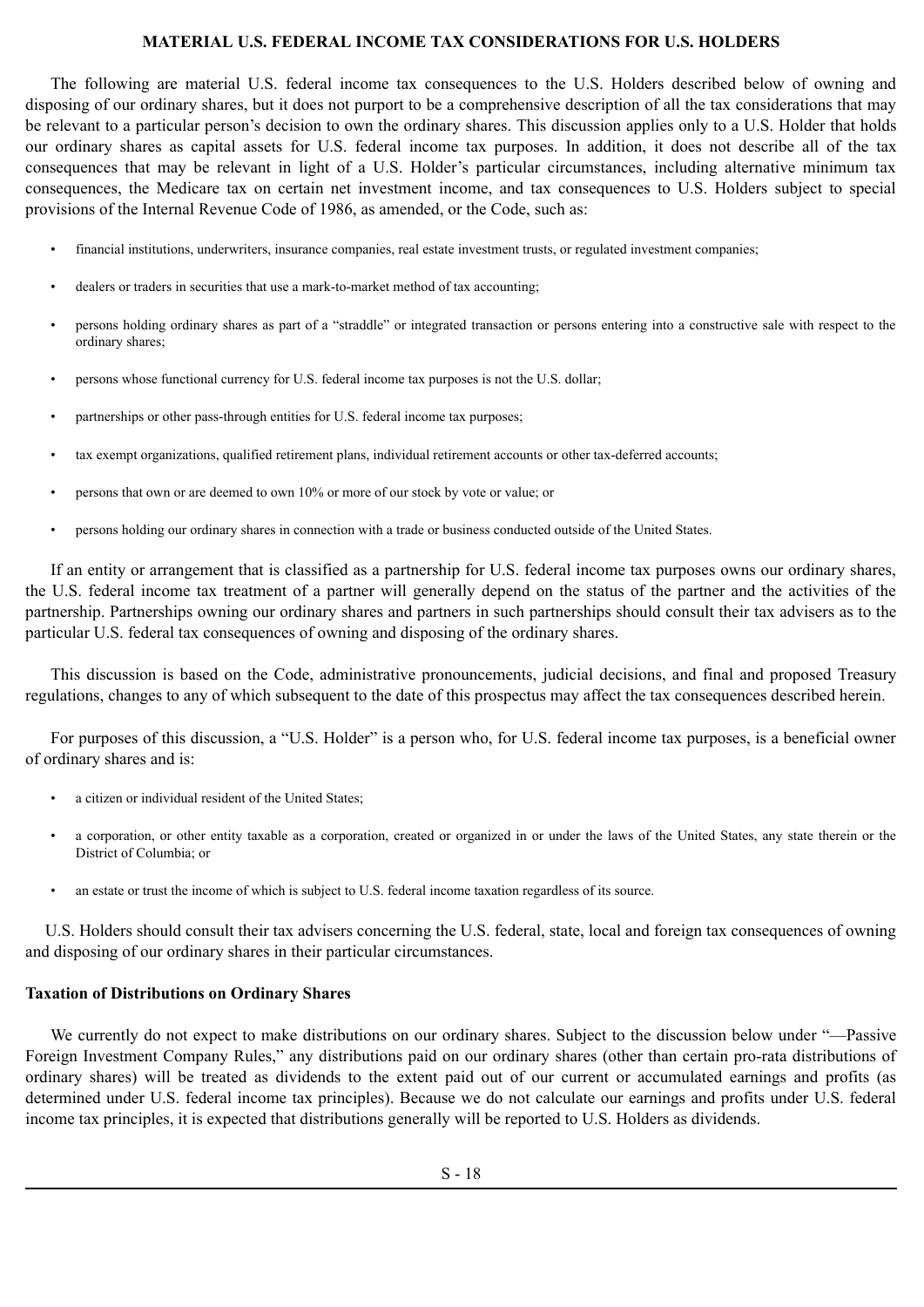Individuals and other non-corporate U.S. Holders will be subject to tax on any such dividends at the lower capital gains tax rate applicable to "qualified dividend income," provided that certain conditions are satisfied, including that (i) the ordinary shares on which the dividends are paid are readily tradable on an established securities market in the United States or we are eligible for the benefits of the income tax treaty between Israel and the United States, (ii) we are not a PFIC nor treated as such with respect to a U.S. Holder (as discussed below) for either our taxable year in which the dividend was paid or for the preceding taxable year, and (iii) certain holding period requirements are met. For this purpose, the ordinary shares will generally be considered to be readily tradable on an established securities market in the United States as long as they remain listed on the Nasdaq. Noncorporate U.S. Holders should consult their tax advisers regarding the availability of these favorable rates on dividends in their particular circumstances. Dividends will not be eligible for the dividends received deduction generally available to U.S. corporations in respect of dividends received from other U.S. corporations under the Code and will generally be included in a U.S. Holder's income on the date of actual or constructive receipt.

Dividend income will include any amounts withheld in respect of Israeli taxes and will be treated as foreign source income for foreign tax credit purposes. Subject to applicable limitations, some of which vary depending upon the U.S. Holder's circumstances, Israeli taxes withheld from dividends on our ordinary shares will be creditable against the U.S. Holder's U.S. federal income tax liability. The rules governing foreign tax credits are complex and U.S. Holders should consult their tax advisers regarding the creditability of foreign taxes in their particular circumstances. In lieu of claiming a foreign tax credit, U.S. Holders may elect to deduct foreign taxes (including Israeli taxes) in computing their taxable income, subject to applicable limitations. An election to deduct foreign taxes instead of claiming foreign tax credits applies to all foreign taxes paid or accrued in the taxable year.

If any dividend is paid in foreign currency, the amount of dividend income will be the dividend's U.S. dollar amount calculated by reference to the exchange rate in effect on the date of receipt, regardless of whether the payment is in fact converted into U.S. dollars. If the dividend is converted into U.S. dollars on the date of receipt, a U.S. Holder should not be required to recognize foreign currency gain or loss in respect of the dividend income. A U.S. Holder may have foreign currency gain or loss if the dividend is converted into U.S. dollars after the date of receipt. Such gain or loss would generally be treated as U.S.-source ordinary income or loss.

#### **Sale or Other Taxable Disposition of Ordinary Shares**

Subject to the discussion below under "Passive Foreign Investment Company Rules," gain or loss realized on the sale or other taxable disposition of our ordinary shares will be capital gain or loss and will be long-term capital gain or loss if the U.S. Holder held the ordinary shares for more than one year. The amount of the gain or loss will equal the difference between the U.S. Holder's tax basis in the ordinary shares disposed of and the amount realized on the disposition. This gain or loss will generally be U.S. source gain or loss for foreign tax credit purposes. The deductibility of capital losses is subject to limitations.

#### **Passive Foreign Investment Company Rules**

There is a risk that we may be treated as a PFIC for any taxable year. The application of the PFIC rules to a company like us is subject to uncertainties, and for the reasons described below, we cannot express a view as to whether we will be a PFIC for the current or any future taxable year. In general, a non-U.S. corporation is a PFIC for any taxable year in which (i) 75% or more of its gross income consists of passive income, or the income test, or (ii) 50% or more of the average value of its assets consists of assets (generally determined on a quarterly basis) that produce, or are held for the production of, passive income, or the assets test. Generally, passive income includes interest, dividends, rents, royalties and certain gains, and cash is a passive asset for PFIC purposes.

The assets shown on our balance sheet consist, and are expected to continue to consist, primarily of cash and cash equivalents for the foreseeable future. Further, the cash we raise in this offering will generally be considered to be held for the production of passive income and thus will be considered a passive asset. Therefore, whether we will satisfy the assets test for the current or any future taxable year will depend largely on the quarterly value of our goodwill and on how quickly we utilize our cash in our business. Because (i) the value of our goodwill may be determined by reference to the market price of our ordinary shares, which has been, and may continue to be volatile given the nature and early stage of our business, (ii) we hold, and expect to continue to hold, a significant amount of cash, and (iii) a company's annual PFIC status can be determined only after the end of each taxable year, we cannot express a view as to whether we will be a PFIC for the current or any future taxable year. In addition, it is not clear how to apply the income test to a company like us, which is still developing its key intangible assets and whose overall losses from research activities significantly exceed the amount of its income (including passive income). If our losses from research and development activities are disregarded for purposes of the income test, we may be a PFIC for any taxable year if 75% or more of our gross income (as determined for U.S. federal income tax purposes) for the relevant year is from interest and financial investments. Because the revenue shown on our financial statements is not calculated based on U.S. tax principles, and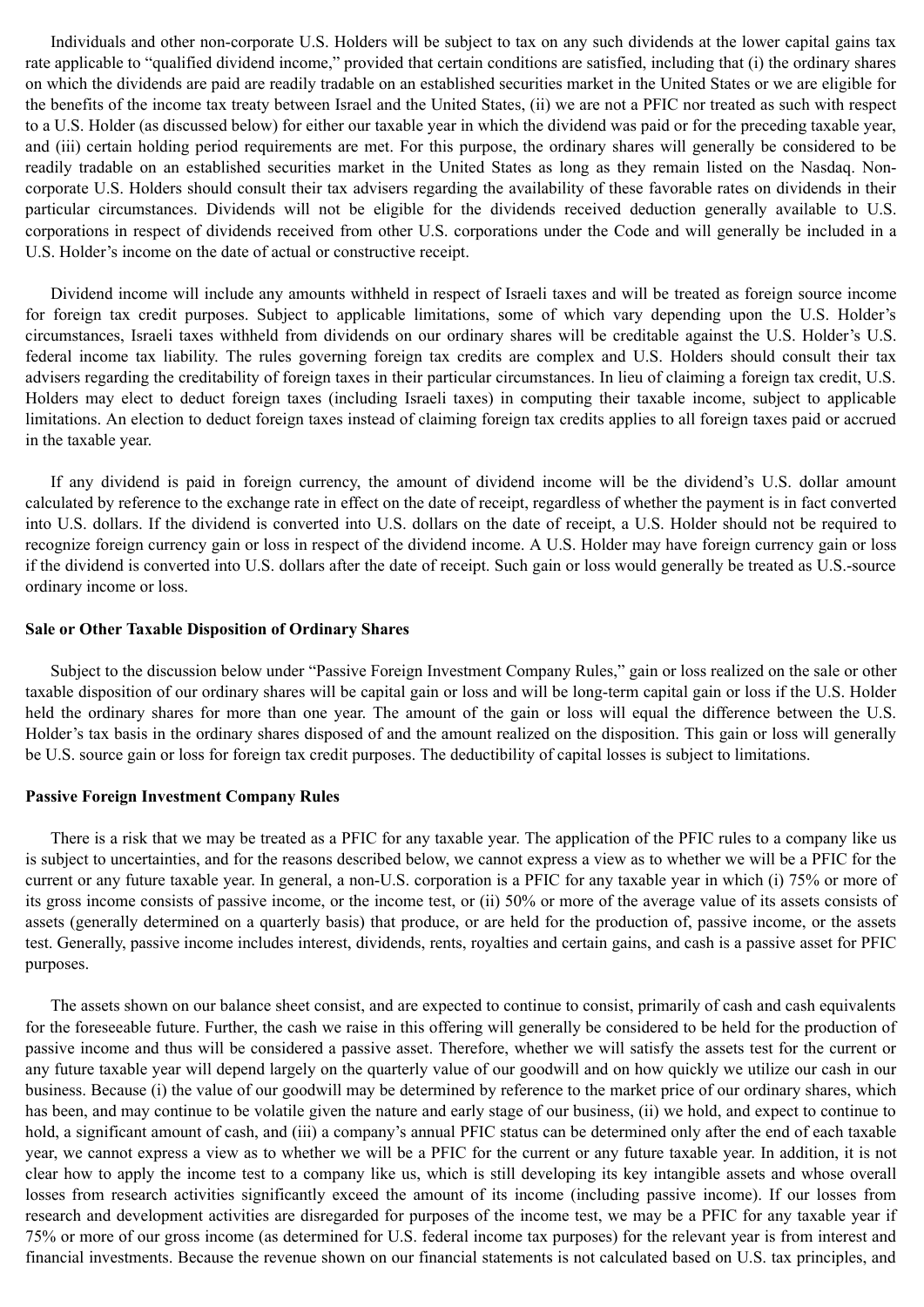because for any taxable year we may not have sufficient (or any) non-passive revenue, there is a risk that we may be or become a PFIC under the income test for any taxable year.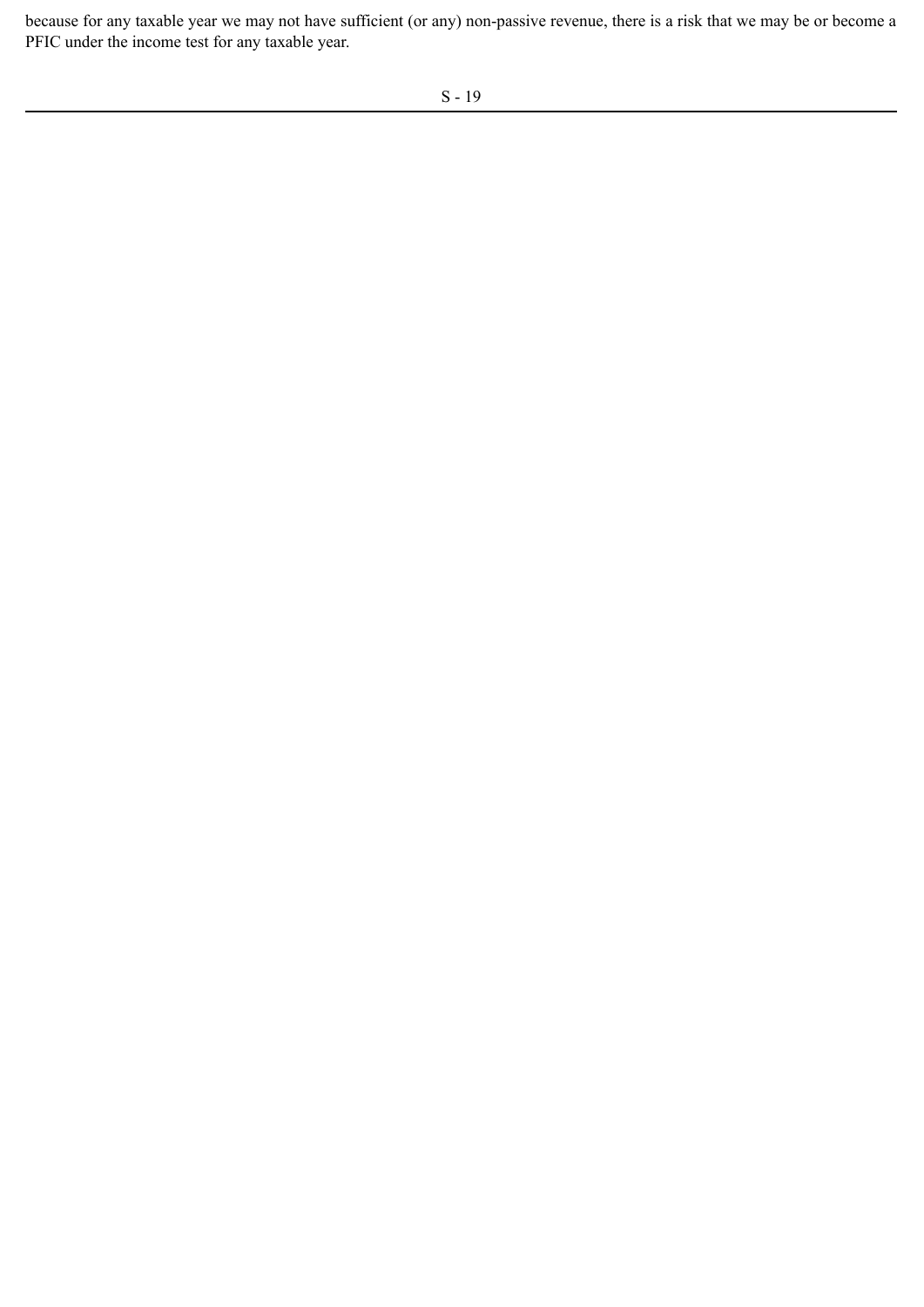For purposes of the PFIC rules for any taxable year, a non-U.S. corporation that directly or indirectly owns at least 25% by value of the shares of another corporation is treated as if it held its proportionate share of the assets of the other corporation and received directly its proportionate share of the income of the other corporation.

Under attribution rules, if we were a PFIC for any taxable year and had any subsidiaries or other entities in which we held a direct or indirect equity interest that are also PFICs, or Lower-tier PFICs, U.S. Holders would be deemed to own their proportionate share of any such Lower-tier PFICs and would be subject to U.S. federal income tax according to the rules described in the following paragraph on (i) certain distributions by a Lower-tier PFIC and (ii) a disposition of shares of a Lowertier PFIC, in each case as if the U.S. Holders held such shares or equity interests directly, even if the U.S. Holders do not receive the proceeds of those distributions or dispositions.

If we were a PFIC for any taxable year during which a U.S. Holder held our ordinary shares, an adverse tax regime would apply to the U.S. Holder's investment in our ordinary shares. Generally, gain recognized upon a taxable disposition (including, under certain circumstances, a pledge) of ordinary shares by the U.S. Holder would be allocated ratably over the U.S. Holder's holding period for such ordinary shares. The amounts allocated to the taxable year of disposition and to taxable years prior to the first taxable year in which we were a PFIC would be taxed as ordinary income. The amount allocated to each other taxable year would be subject to tax at the highest tax rate in effect for that taxable year for individuals or corporations, as appropriate, and an interest charge would be imposed on the resulting tax liability for each such year. Further, to the extent that any distribution received by a U.S. Holder on ordinary shares exceeded 125% of the average of the annual distributions received on such ordinary shares during the preceding three years or the U.S. Holder's holding period, whichever is shorter, that distribution would be subject to taxation in the same manner.

If we were a PFIC for any year during which a U.S. Holder owns ordinary shares, we generally would continue to be treated as a PFIC with respect to such U.S. Holder's ordinary shares unless (a) we ceased to be a PFIC and (b) the U.S. Holder has made a deemed sale election under the PFIC rules which may result in recognition of gain (but not loss), taxable under the PFIC rules described above, without the receipt of any corresponding cash.

Alternatively, if we were a PFIC and if the ordinary shares were regularly traded on a qualified exchange, a U.S. Holder might be able to make a mark-to-market election with respect to our ordinary shares (but generally not with respect to Lower-tier PFICs, if any) that would result in tax treatment different from the general tax treatment for PFICs described above. The ordinary shares would be treated as regularly traded in any calendar year in which more than a de minimis quantity of the ordinary shares were traded on a qualified exchange on at least 15 days during each calendar quarter. The Nasdaq, where our ordinary shares are listed, is a qualified exchange for this purpose. If a U.S. Holder makes the mark-to-market election, the U.S. Holder generally will recognize in each year that we are a PFIC as ordinary income any excess of the fair market value of the ordinary shares at the end of the taxable year over their adjusted tax basis, and will recognize an ordinary loss in respect of any excess of the adjusted tax basis of the ordinary shares over their fair market value at the end of the taxable year (but only to the extent of the net amount of income previously included as a result of the mark-to-market election). If a U.S. Holder makes the election, the U.S. Holder's tax basis in the ordinary shares will be adjusted to reflect these income or loss amounts. In addition, if a U.S. Holder makes the mark-to-market election, any gain that the U.S. Holder recognizes on the sale or other disposition of ordinary shares in a year in which we are a PFIC will be treated as ordinary income and any loss will be treated as an ordinary loss (but only to the extent of the net amount of income previously included as a result of the mark-to-market election). U.S. Holders should consult their tax advisers regarding the availability and advisability of making a mark-to-market election in their particular circumstances.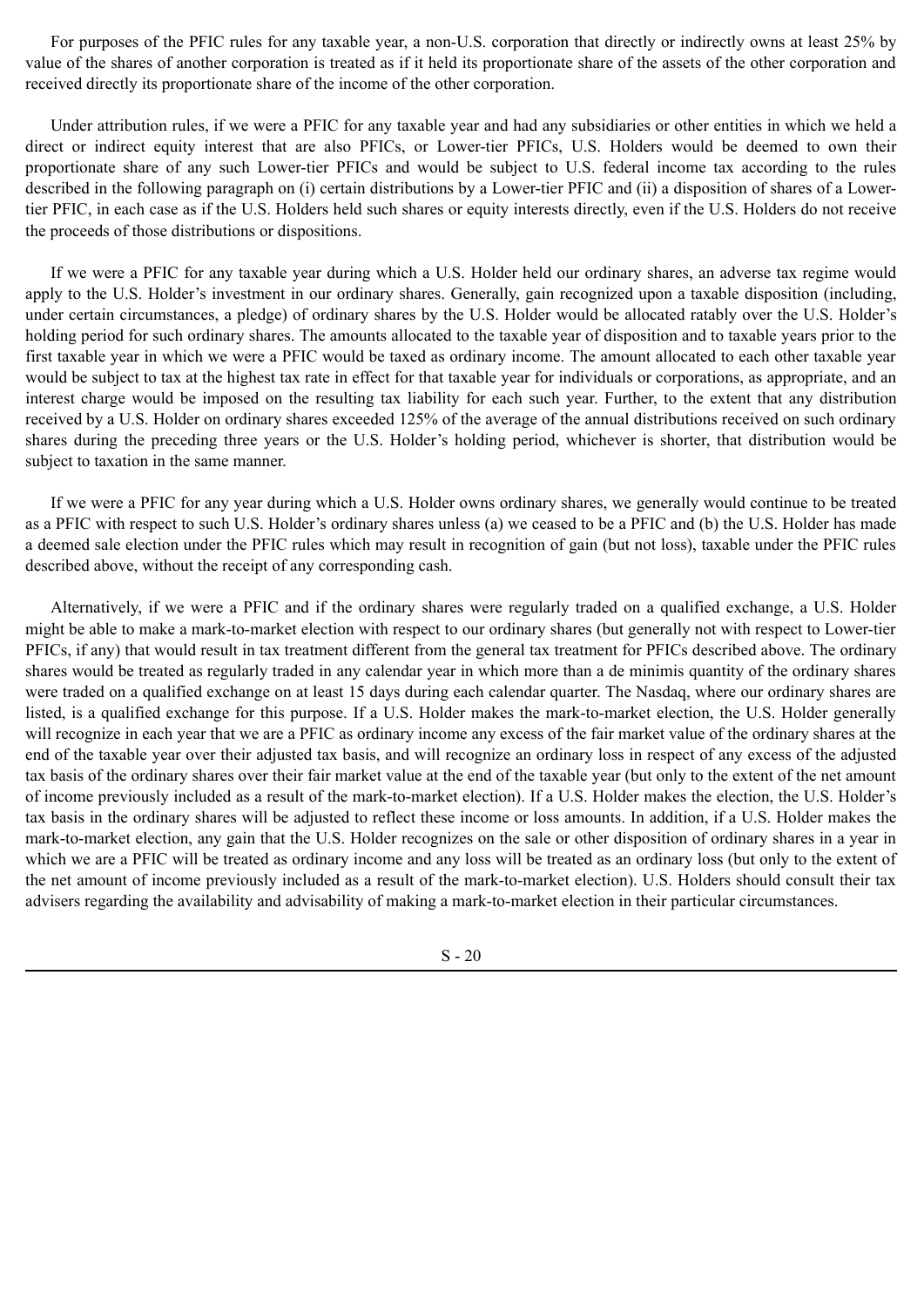We have not determined whether, if we were to be classified as a PFIC for a taxable year, we will provide information necessary for a U.S. Holder to make a "qualified electing fund" election which, if available, would result in tax treatment different from (and generally less adverse than) the general tax treatment for PFICs described above. Accordingly, U.S. Holders should assume that they will not be able to make a qualified electing fund election with respect to the ordinary shares.

If we were a PFIC or, with respect to a particular U.S. Holder, were treated as a PFIC for the taxable year in which we pay a dividend or the prior taxable year, the preferential rates discussed above with respect to dividends paid to certain non-corporate U.S. Holders of our ordinary shares would not apply. In addition, if we were a PFIC for any taxable year during which a U.S. Holder owns ordinary shares, the U.S. Holder would be required to file annual reports with the IRS, subject to certain exceptions.

U.S. Holders should consult their tax advisers regarding the potential application of the PFIC rules to their ownership in our ordinary shares.

#### **Information Reporting and Backup Withholding**

Payments of distributions and sales proceeds that are made within the United States or through certain U.S. related financial intermediaries generally are subject to information reporting, and may be subject to backup withholding, unless (i) the U.S. Holder is a corporation or other exempt recipient or (ii) in the case of backup withholding, the U.S. Holder provides a correct taxpayer identification number and certifies that it is not subject to backup withholding. Backup withholding is not an additional tax. The amount of any backup withholding from a payment to a U.S. Holder will be allowed as a credit against the U.S. Holder's U.S. federal income tax liability and may entitle it to a refund, provided that the required information is timely furnished to the IRS.

#### **Information with Respect to Foreign Financial Assets**

Certain U.S. Holders may be required to file information returns with respect to their investment in ordinary shares. For example, U.S. Holders who are individuals and certain specified entities may be required to report information relating to the ordinary shares, unless the ordinary shares are held in an account maintained by a financial institution (in which case the account itself may be reportable if maintained by a non-U.S. financial institution). U.S. Holders should consult their tax advisors regarding their reporting obligations with respect to their ownership and disposition of the ordinary shares.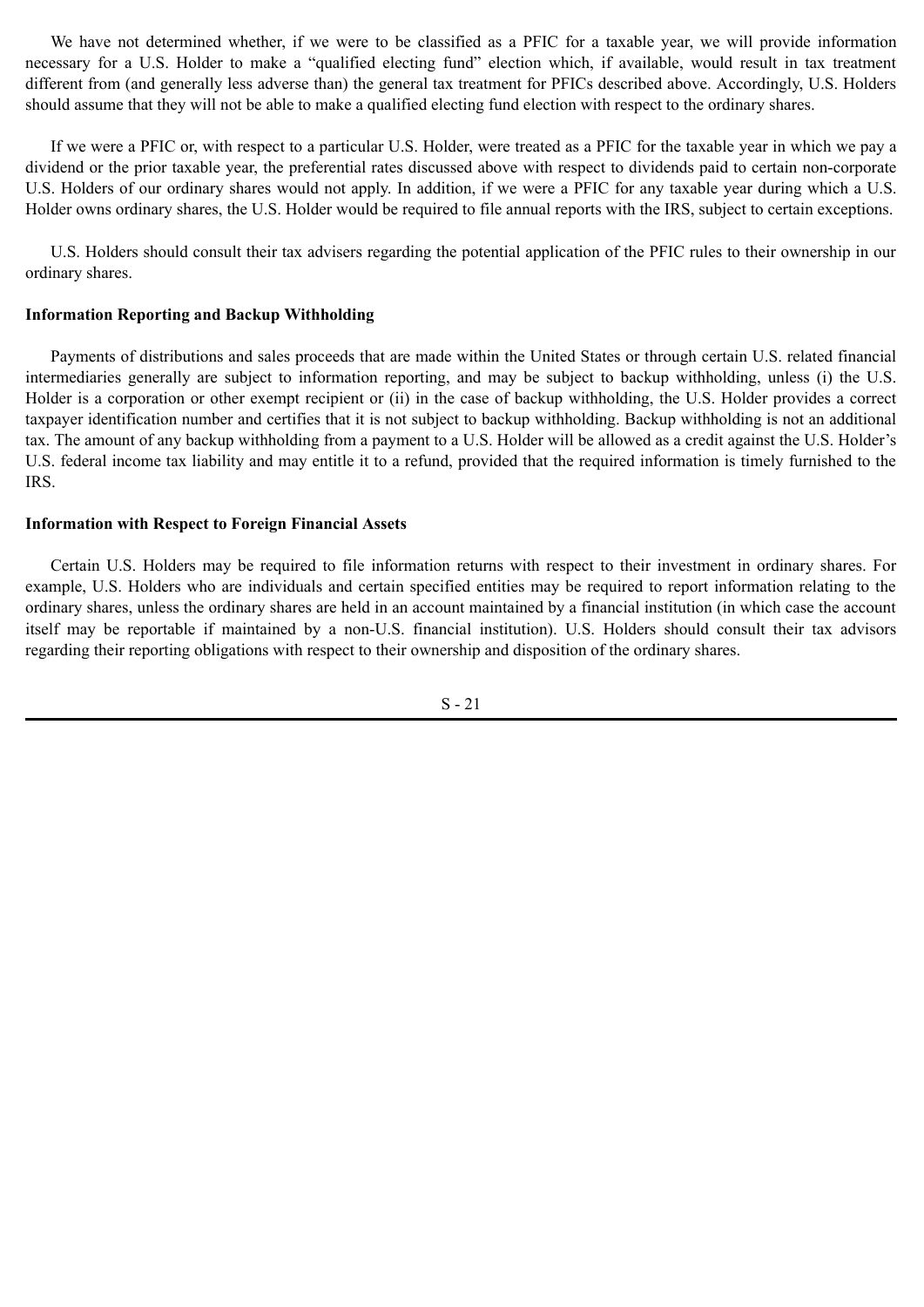## **LEGAL MATTERS**

<span id="page-27-0"></span>The validity of the issuance of our ordinary shares offered in this prospectus and certain matters of Israeli law will be passed upon for us by Herzog, Fox & Neeman, Tel Aviv, Israel, our Israeli counsel. Certain matters of U.S. federal and New York State law will be passed upon for us by Greenberg Traurig, LLP. B. Riley Securities, Inc. is being represented in connection with this offering by Duane Morris LLP, New York, New York.

#### **EXPERTS**

The financial statements incorporated in this Prospectus by reference to the Annual Report on Form 10-K for the year ended December 31, 2021 have been so incorporated in reliance on the report which contains an explanatory paragraph relating to the Company's ability to continue as a going concern as described in note 1d to the financial statements) of Kesselman & Kesselman, Certified Public Accountants (Isr.), a member firm of PricewaterhouseCoopers International Limited, an independent registered public accounting firm, given on the authority of said firm as experts in auditing and accounting.

#### **WHERE YOU CAN FIND MORE INFORMATION**

We are subject to the informational requirements of the Exchange Act. Accordingly, we are required to file annual, quarterly and current reports, proxy statements and other information with the SEC. The SEC maintains a website that contains reports, proxy and information statements and other information regarding registrants that file electronically with the SEC. The address of the SEC's website is www.sec.gov.

We make available free of charge on or through our website, www.enterabio.com, our Annual Reports on Form 10-K, Quarterly Reports on Form 10-Q, Current Reports on Form 8-K and amendments to those reports filed or furnished pursuant to Section 13(a) or 15(d) of the Exchange Act as soon as reasonably practicable after we electronically file such material with or otherwise furnish it to the SEC.

We have filed with the SEC a registration statement under the Securities Act relating to the securities offered under this prospectus. The registration statement, including the attached exhibits, contains additional relevant information about us and the securities. If a document has been filed as an exhibit to the registration statement, we refer you to the copy of the document that has been filed. Each statement in this prospectus relating to a document filed as an exhibit is qualified in all respects by the filed exhibit. This prospectus does not contain all of the information set forth in the registration statement. You can obtain a copy of the registration statement for free at www.sec.gov. The registration statement and the documents referred to below under "Incorporation of Certain Documents by Reference" are also available on our website, www.enterabio.com.

Information contained on or accessible through our website is not incorporated by reference in this prospectus and does not constitute a part hereof.

## **INCORPORATION OF CERTAIN DOCUMENTS BY REFERENCE**

<span id="page-27-1"></span>The SEC allows us to "incorporate by reference" the information we have filed with it, which means that we can disclose important information to you by referring you to the documents containing such information. The information we incorporate by reference is an important part of this prospectus, and later information that we file with the SEC will automatically update and supersede this information. We incorporate by reference the documents listed below and any future documents (excluding information furnished pursuant to Items 2.02, 7.01 and 9.01 of Form 8-K or any other information that is identified as "furnished" rather than filed) we file with the SEC pursuant to Sections 13(a), 13(c), 14 or 15(d) of the Exchange Act subsequent to the date of this prospectus and prior to the termination of this offering:

- Our Annual Report on [Form](https://www.sec.gov/Archives/edgar/data/1638097/000117891322000994/0001178913-22-000994-index.htm) 10-K for the fiscal year ended December 31, 2021, filed with the SEC on March 8, 2022 as amended by our Form [10-K/A](https://www.sec.gov/Archives/edgar/data/1638097/000117891322001706/0001178913-22-001706-index.htm) Amendment No. 1 filed with the SEC on April 29, 2022;
- Our Quarterly Report on [Form](https://www.sec.gov/Archives/edgar/data/1638097/000117891322001917/0001178913-22-001917-index.htm) 10-Q for the three months ended March 31, 2022, filed with the SEC on May 12, 2022; and
- Our Current Reports on Form 8-K (not including any information furnished under Item 2.02, 7.01 or 9.01 of such Form 8-K or any other information that is identified as "furnished" rather than filed, which information is not incorporated by reference herein), filed with the SEC on <u>May 16, [2022](https://www.sec.gov/Archives/edgar/data/1638097/000117891322002217/0001178913-22-002217-index.htm)</u> and <u>May 27, 2022</u>; and
- The description of our ordinary shares contained in our registration statement on [Form](https://www.sec.gov/Archives/edgar/data/1638097/000095010318007696/0000950103-18-007696-index.htm) 8-A, filed on June 25, 2018, and any amendment or report filed for the purpose of updating such description, including without limitation, **[Exhibit](https://www.sec.gov/Archives/edgar/data/1638097/000117891321001087/exhibit_2-2.htm) 2.2** of our Annual Report on [Form](https://www.sec.gov/Archives/edgar/data/1638097/000117891321001087/0001178913-21-001087-index.htm) 20-F for the year ended December 31, 2020 filed with the SEC on March 18, 2021.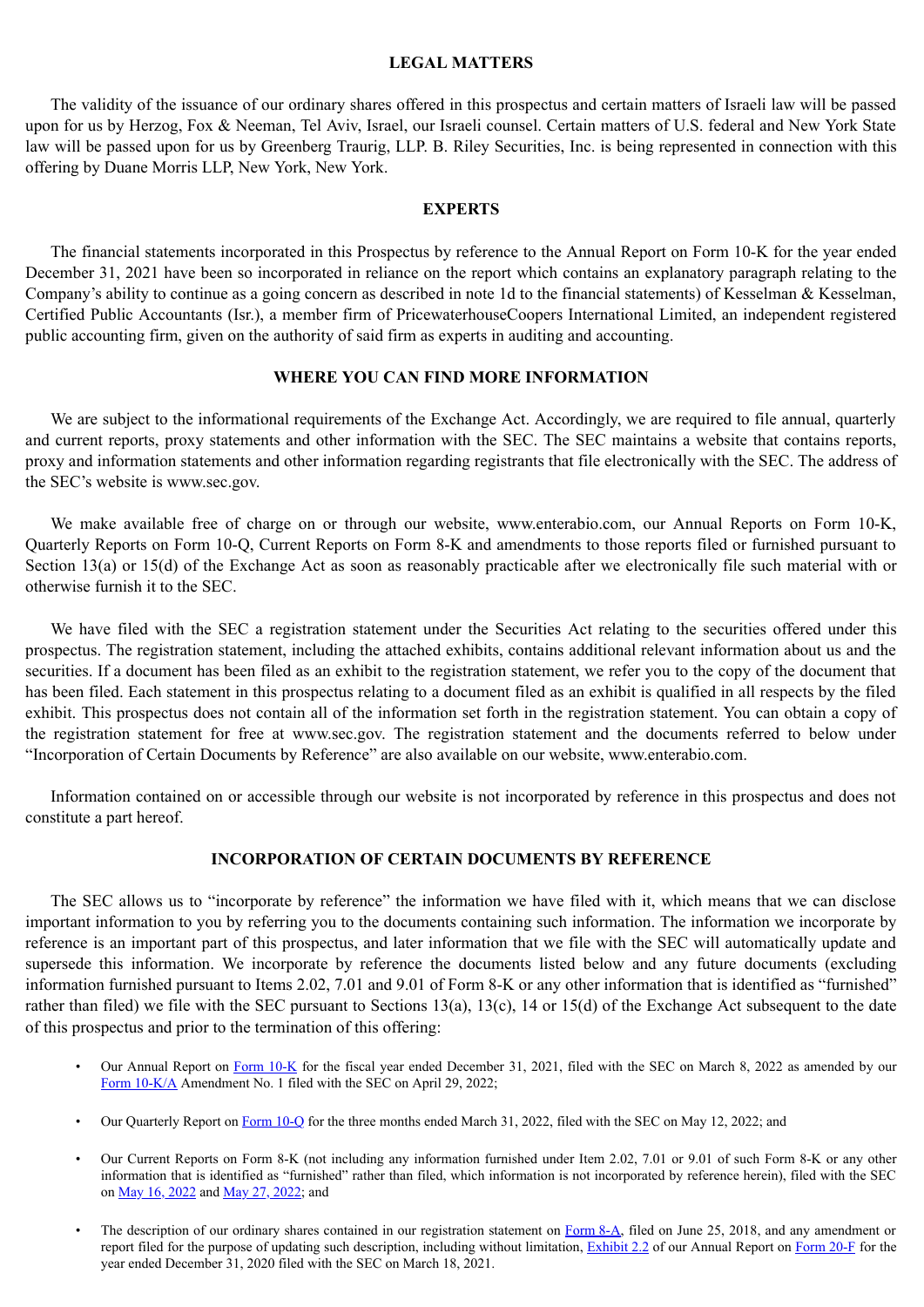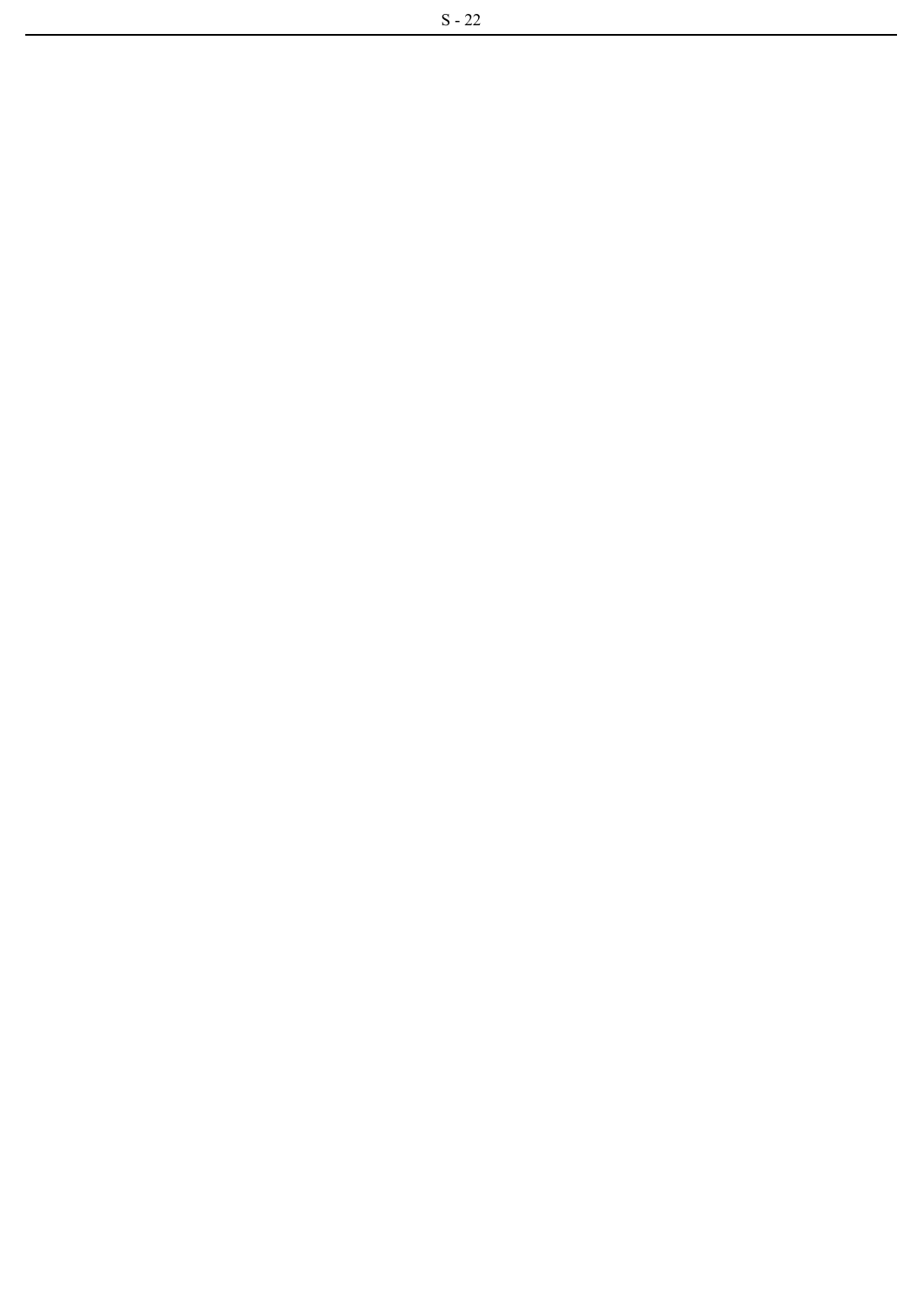All filings filed by us pursuant to the Exchange Act after the date of the initial filing of the registration statement of which this prospectus forms a part and prior to the effectiveness of such registration statement (excluding information furnished pursuant to Items 2.02, 7.01 and 9.01 of Form 8-K or any other information that is identified as "furnished" rather than filed) shall also be deemed to be incorporated by reference into this prospectus.

You should rely only on the information incorporated by reference or provided in this prospectus. We have not authorized anyone else to provide you with different information. Any statement contained in a document incorporated by reference into this prospectus will be deemed to be modified or superseded for the purposes of this prospectus to the extent that a later statement contained in this prospectus or in any other document incorporated by reference into this prospectus modifies or supersedes the earlier statement. Any statement so modified or superseded will not be deemed, except as so modified or superseded, to constitute a part of this prospectus. You should not assume that the information in this prospectus is accurate as of any date other than the date of this prospectus or the date of the documents incorporated by reference in this prospectus.

We will provide without charge to each person to whom a copy of this prospectus is delivered, upon written or oral request, a copy of any or all of the reports or documents that have been incorporated by reference in this prospectus but not delivered with this prospectus (other than an exhibit to these filings, unless we have specifically incorporated that exhibit by reference in this prospectus). Any such request should be addressed to us at: Kiryat Hadassah, Minrav Building - Fifth Floor, Jerusalem, Israel, Attention: Spiros Jamas, Chief Executive Officer, or made by phone at +972-2-532-7151. You may also access the documents incorporated by reference in this prospectus through our website at www.enterabio.com. Except for the specific incorporated documents listed above, no information available on or through our website shall be deemed to be incorporated in this prospectus or the registration statement of which it forms a part.